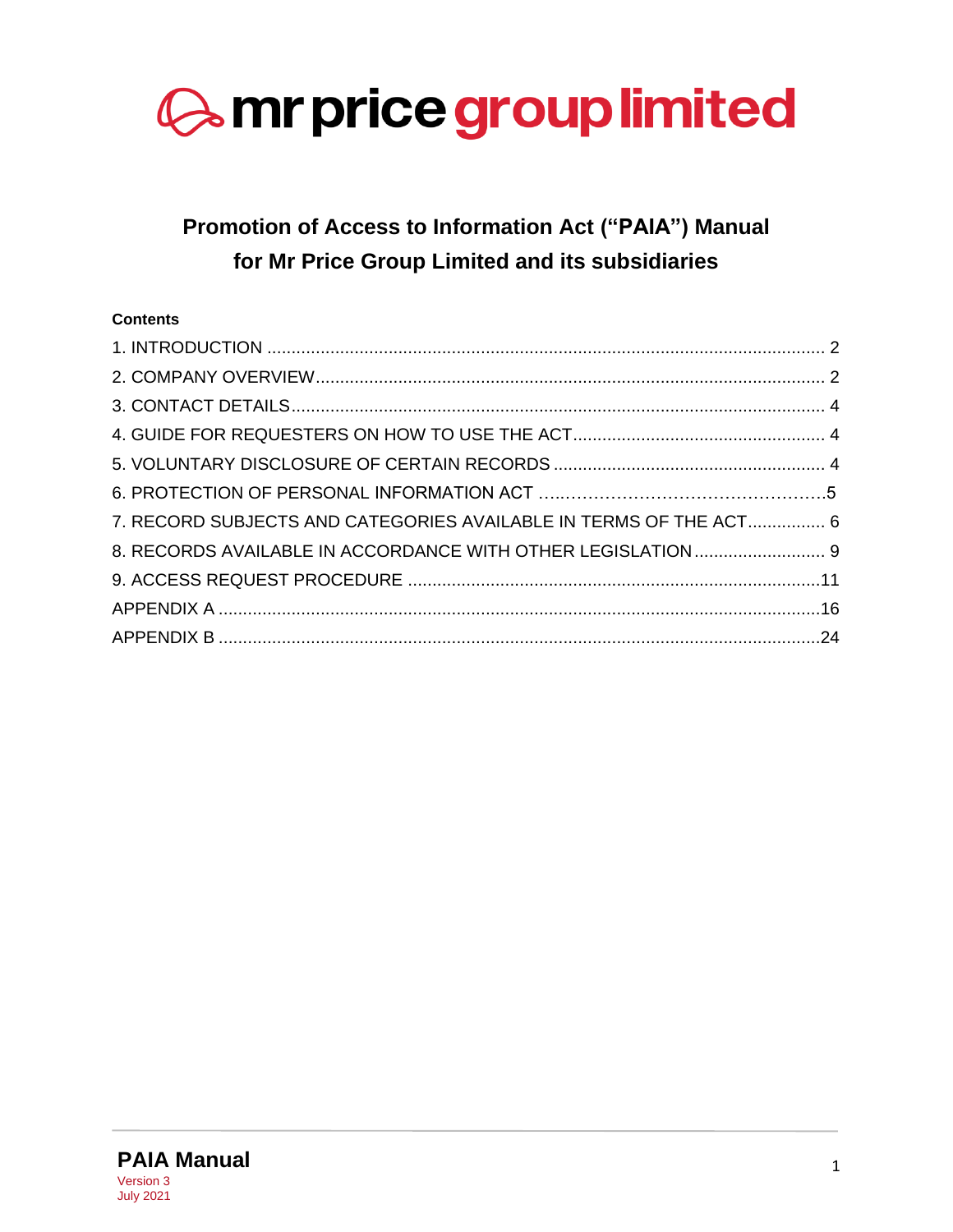

# <span id="page-1-0"></span>**1. INTRODUCTION**

The Promotion of Access to Information Act of 2000 (herein after referred to as "the Act") was enacted with the purpose of addressing Section 32 (2) of the Constitution, which provides that any person has a right to gain access to any information held by a public or private body. If the record is requested from a private body, which the Mr Price Group ("Group") is in terms of this Act, the requester (or data subject as defined in the Protection of Personal Information Act ("POPIA")) must prove that the record is required for the exercise or protection of a right.

One of the main requirements specified in the Act is the compilation of a manual that provides information on both the types and categories of records held by the public or private body. In terms of the Act, a private body includes any former or existing juristic person.

This document serves as the PAIA Manual ("Manual") in terms of the above-mentioned Act, to provide a reference as to the records held and the process that needs to be followed to request access to such records.

<span id="page-1-1"></span>**2. COMPANY OVERVIEW Mr Price Group Limited 1933/004418/06 Upper Level North Concourse 65 Masabalala Yengwa Avenue Durban 4001**

The Group and its subsidiaries form a retail group operating in South Africa and Africa. Today the Group is listed in the general retailers' sector of the JSE Securities Exchange South Africa, under the share code of MRP. The Group is a high growth, omni-channel fashion value retailer of clothing, footwear, accessories, homewares and sporting equipment. Its retail operations are conducted in six retail divisions, namely:

**Mr Price** 

Mr Price is a fashion-leading clothing, footwear, cosmetics and accessories retailer that offers on-trend and differentiated merchandise at extraordinary value to ladies, men and kids.

• Mr Price Home

Mr Price Home's purpose is to provide our customers with contemporary, fashionable homeware and furniture at great value; and our promise is to surprise and delight, and always keep it real.

**Mr Price Sport** 

Mr Price Sport makes active, sport and an outdoor lifestyle accessible to all of South Africa through its affordable Maxed, Maxed Elite and Maxed Terrain brands.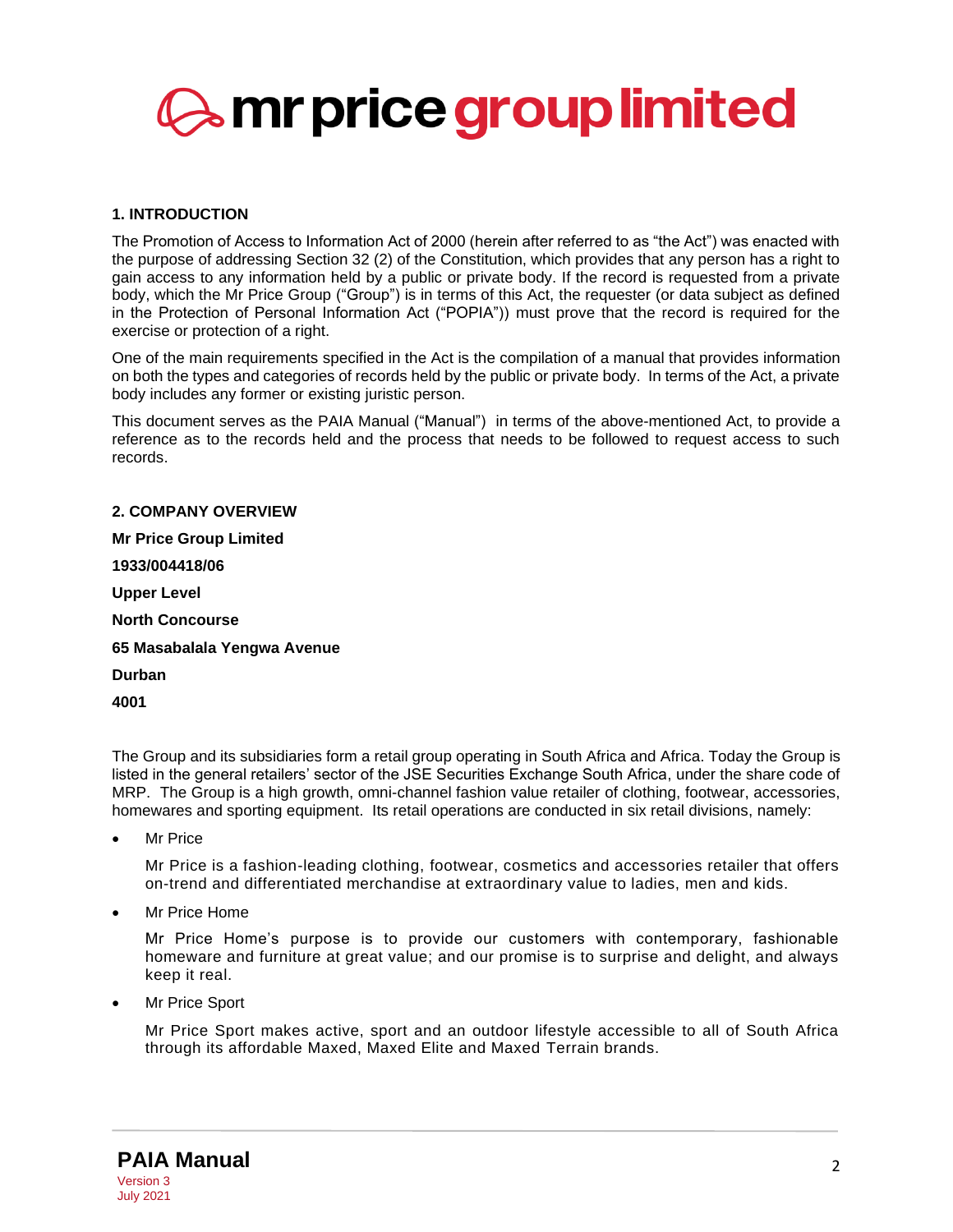

### **Miladys**

We get women. As a business, we employ over 1500 women. And as women, we know what is important to our customers, so we interpret trends in a way that feels right for you.

**Sheet Street** 

At Sheet Street we strive to be the value champion in home textiles, offering a wide range of tasteful, affordable and wanted homeware products at exceptional value; allowing our customers to create the home they love and are proud of on a budget they can afford.

• Power Fashion

Power Fashion is an everyday low priced fashion retailer, serving the needs of the whole household. Located in the hearts of our communities, the Power Fashion family work hard to deliver relevant and memorable shopping experiences, in an uplifting retail environment.

Mr Price Money

Our vision is to be the leading lifestyle enabler in South Africa by adding value to our customers lives with innovative payment solutions, on-trend mobile connections and relevant insurance and value-added services. Mr Price Money is an authorised Financial Services and Credit Provider.

Mr Price Group Limited is the holding company of a group of local and foreign subsidiary companies, which are collectively referred to as "the Group". These subsidiary companies are as follows.

- The following subsidiary companies operate retail stores within the respective countries:
	- **Mr Price Botswana (Pty) Limited** (incorporated in Botswana)
	- **Mr Price (Lesotho) (Pty) Limited** (incorporated in Lesotho)
	- **Mr Price Group (Namibia) (Pty) Limited** (incorporated in Namibia)
	- **Mr Price Chain Stores International Limited** (incorporated in Nigeria)
	- **Mr Price Chain Stores International Limited** (incorporated in Ghana)
	- **Mr Price Zambia Limited** (incorporated in Zambia)
- **Associated Credit Specialists (Pty) Limited** (incorporated in South Africa)

Recovers overdue debts from credit customers of the Group.

- **Millew's Fashions (Johannesburg) (Pty) Limited** (incorporated in South Africa) Develops and leases premises to Group operations.
- **Mr Price Mobile (Pty) Limited** (incorporated in South Africa)

Operates as a cellular MVNO (mobile virtual network operator) in South Africa and is a 55% held subsidiary company.

The following dormant subsidiary companies exist.

• **Hughes Extension 17 Township (Pty) Limited** (incorporated in South Africa)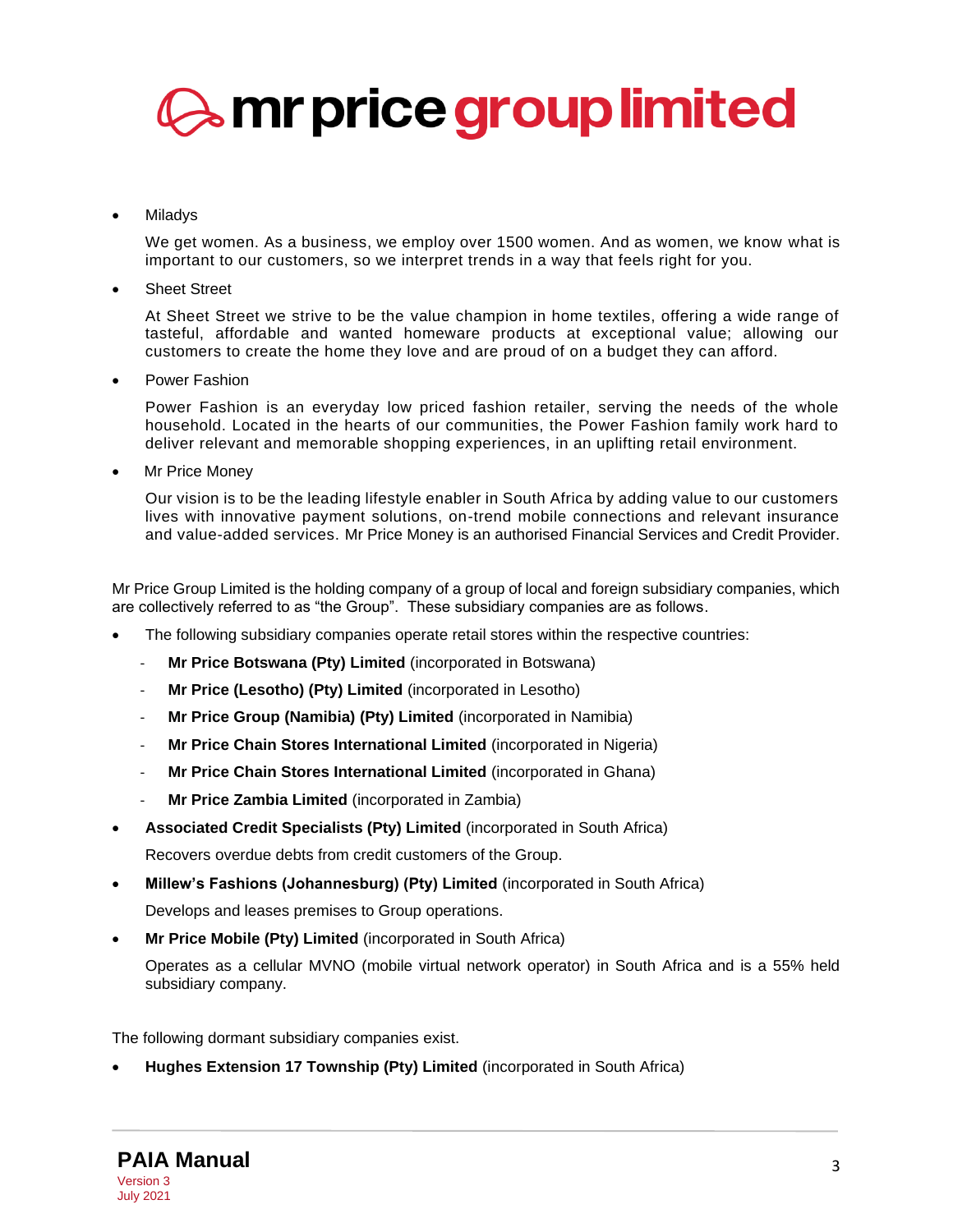# <span id="page-3-0"></span>**3. CONTACT DETAILS**

The Group Compliance Officer is responsible for dealing with all requests made in terms of the Act.

| Name:             | Clare Williamson                                                        |
|-------------------|-------------------------------------------------------------------------|
| Postal address:   | PO Box 912; Durban; 4000                                                |
| Physical address: | Upper Level; North Concourse; 65 Masabalala Yengwa Avenue; Durban; 4001 |
| Phone number:     | +27 31 310 8000                                                         |
| Fax number:       | +27 31 304 3725                                                         |
| Email:            | privacy@mrpg.com                                                        |
| Website:          | www.mrpricegroup.com                                                    |

# <span id="page-3-1"></span>**4. GUIDE FOR REQUESTERS ON HOW TO USE THE ACT**

The South African Human Rights Commission (SAHRC) compiled a guide, in terms of Section 10 of the Act, to facilitate ease of use of the Act for requesters. This guide is available, in all 11 official languages, from the South African Human Rights Commission and must be updated when required and published at intervals of not more than 2 years. Contact details for SAHRC are as follows:

| Physical address: | 27 Stiemens Street,          |  |  |
|-------------------|------------------------------|--|--|
|                   | Braamfontein<br>South Africa |  |  |
| Postal address:   | Private Bag X2700            |  |  |
|                   | Houghton                     |  |  |
|                   | 2041                         |  |  |
| Phone:            | +27 (11) 877 3600            |  |  |
| Fax:              | +27 (11) 403 0625            |  |  |
| Email:            | Section51.PAIA@sahrc.org.za  |  |  |
| Website:          | www.sahrc.org.za             |  |  |

# <span id="page-3-2"></span>**5. VOLUNTARY DISCLOSURE OF CERTAIN RECORDS**

The following categories of information are automatically available for inspection or photocopying in accordance with the prescribed fees in appendix B. It is not necessary to request this information in terms of the Act as it may be downloaded at will from the Group website of [www.mrpricegroup.com.](http://www.mrpricegroup.com/)

- Group overview and governance material, including:
	- o Board of Directors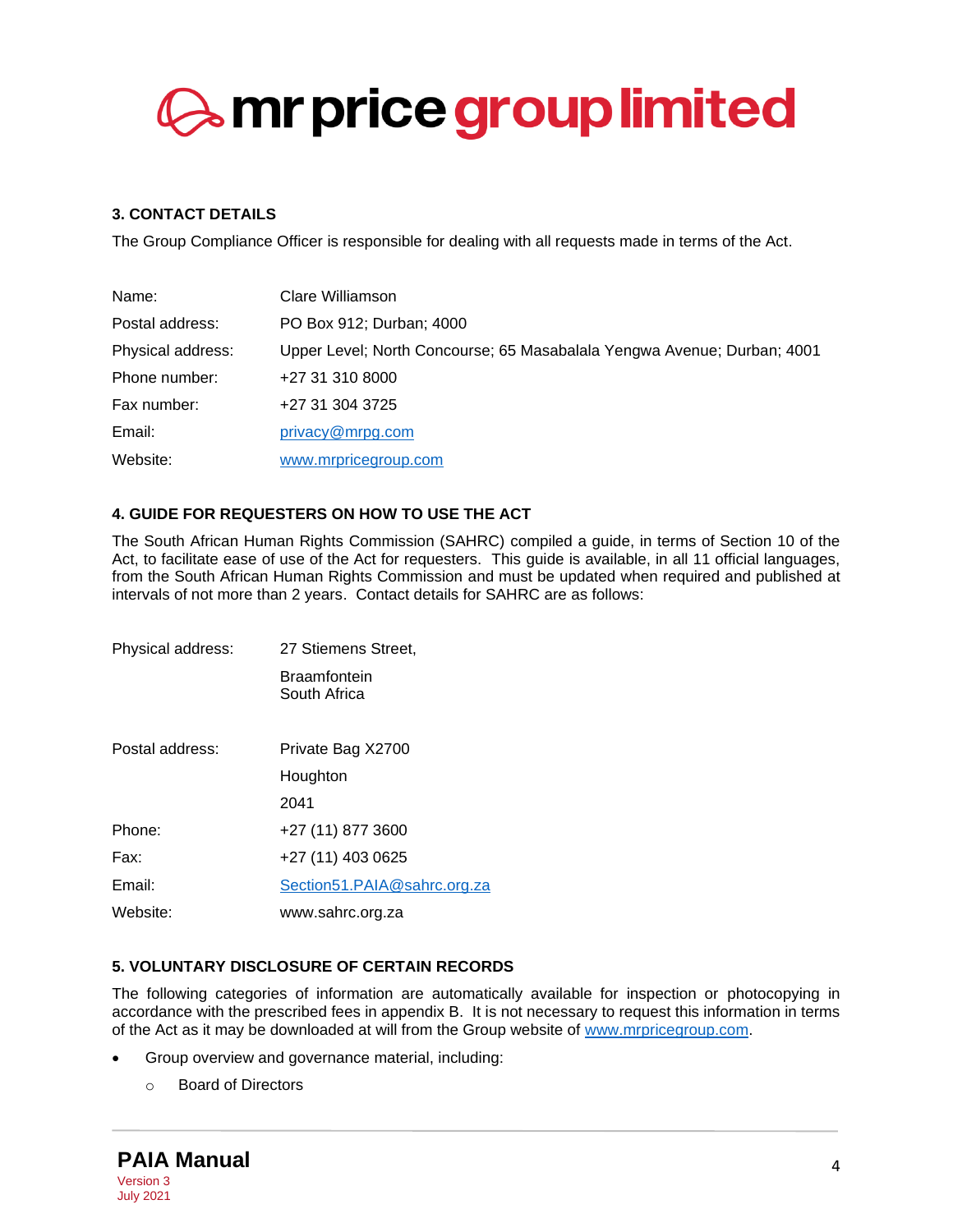

- o Board Committees
- o Board Charter
- o Committee Mandates
- o Code of Conduct
- o King III Application Register;
- Annual Financial Statements, including:
	- o Annual accounts
	- o Directors' Report
	- o Auditor's Report;
- Interim reports;
- Information about the Group's performance of the current and previous years;
- SENS notices; and
- Other literature intended for public viewing.

### **6. PROTECTION OF PERSONAL INFORMATION ACT ("POPIA")**

Regarding POPIA the following is documented in the Mr Price Group Privacy Policy which can be found on the group website or on request:

- 1. the purpose of the processing;
- 2. a description of the categories of data subjects and of the information or categories of information relating to data subjects;
- 3. recipients or categories of recipients to whom the personal information may be supplied; and
- 4. planned transborder flows of personal information.

Details regarding the information security measures implemented by the Mr Price Group, as the responsible party, to ensure the confidentiality, integrity and availability of the information being processed can be found in various policies as follows:

- Information Security Policy
- Security Incident Response Policy
- Acceptable Use Policy
- Vulnerability Policy
- **Bring Your Own Device Policy**

This list of policies is not exhaustive.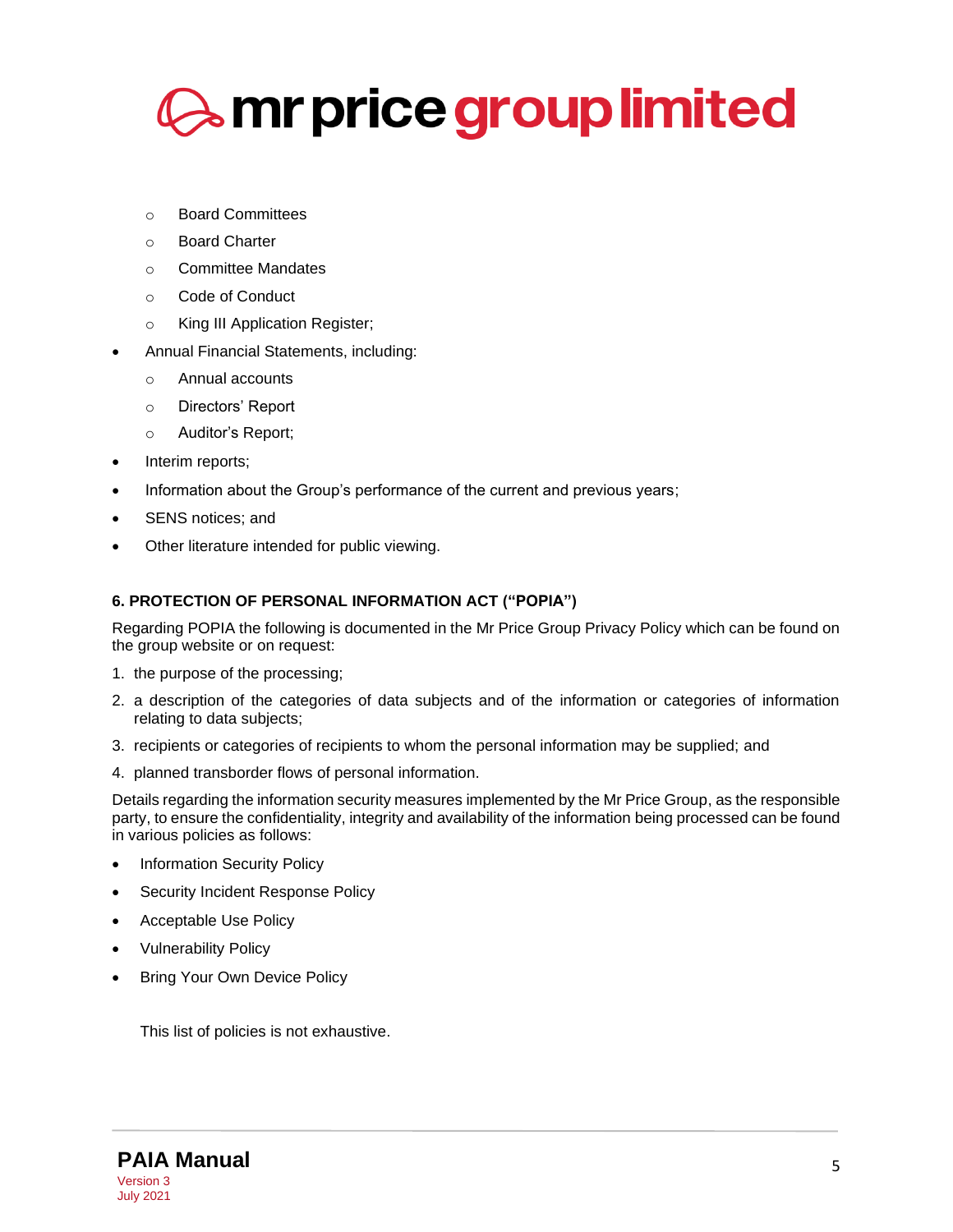# <span id="page-5-0"></span>**7. RECORD SUBJECTS AND CATEGORIES AVAILABLE IN TERMS OF THE ACT**

The following information including personal information, are categories of records held by the Group to assist requestors in their request for information.

# **1. Statutory Company Information**

- Certificate of Incorporation
- Certificate to Commence Business
- Certificates of Change of Name
- Copies of forms lodged with the Companies and Intellectual Property Commission
- Directors' attendance register
- Memorandum of Incorporation
- Minute books
- Records of all subsidiary companies
- Register of directors and officers
- Register of directors' shareholdings
- Register of members

#### **2. Financial and Accounting Records**

- Accounting records (inclusive of books of account)
- Administrative records
- Internal and external audit reports
- Supporting schedules and documentation to books of account

### **3. Tax Records**

- Customs and Excise records
- Income tax returns and other documentation
- PAYE records
- Regional Services Council records
- Skills Development Levies records
- Stamp Duties records
- Value Added Tax records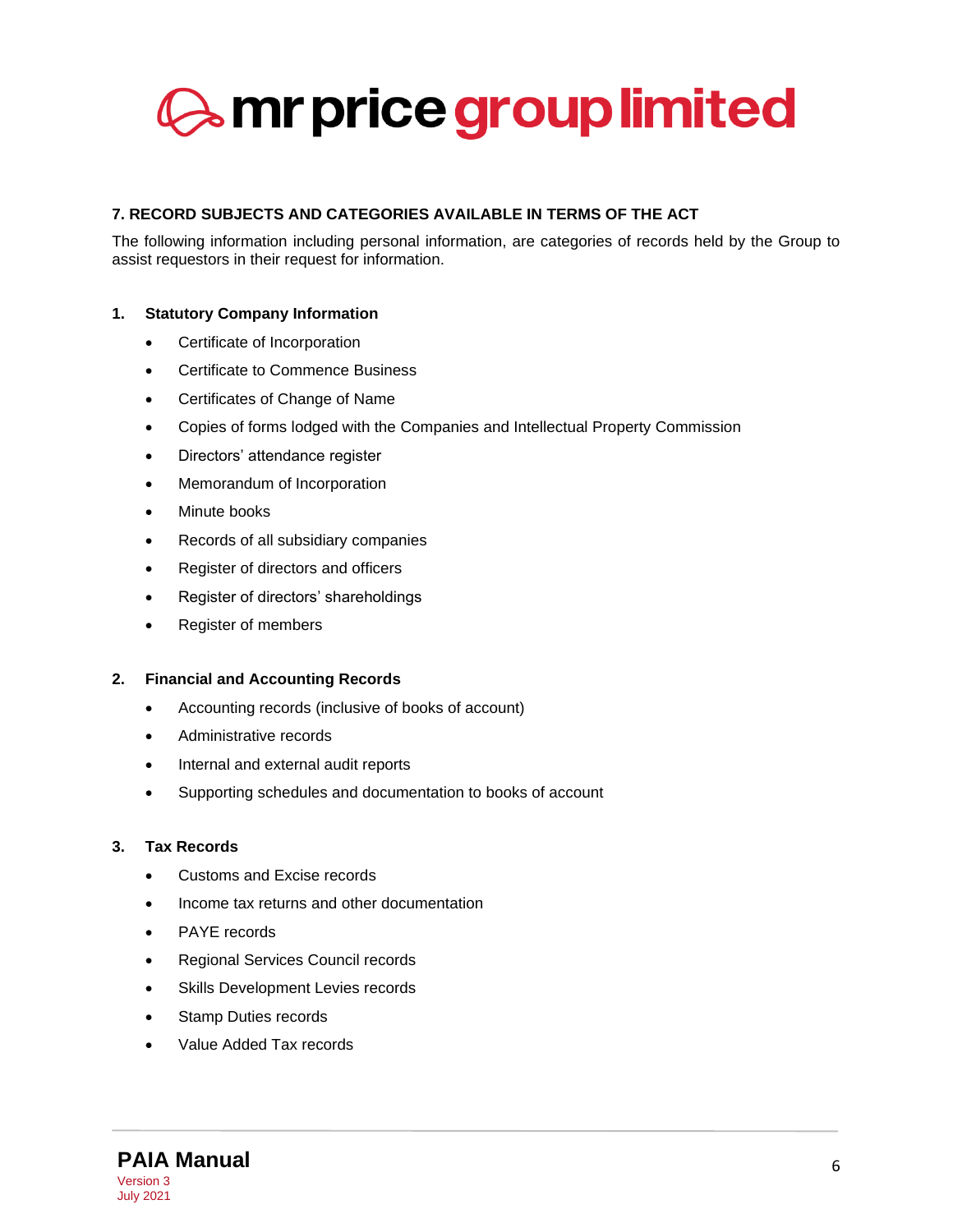# **4. Legal Records**

- Documentation pertaining disputes, litigation or arbitration
- General agreements
- Licenses, permits and authorisations
- Group Records Retention Guideline

# **5. Insurance Records**

- Claims records
- Details of insurance coverage, limits and insurers
- Insurance policies

# **6. Employee Records**

- Employee Attendance registers
- CCMA records including arbitration awards
- Code of conduct
- Company tax submissions in respect of employees
- Disciplinary records
- Performance appraisal records
- Employment termination records
- Employee personal details or personal information
- Employee recruitment and assessment records
- Employment conditions and policies
- Employment contracts
- Employment equity plan
- Medical aid records
- Records of strikes, lockouts or protest action
- Remuneration and benefits records
- Restraint of trade agreements
- Retirement and Pension fund records
- Share option schemes registers
- Share option schemes rules
- Share purchase scheme register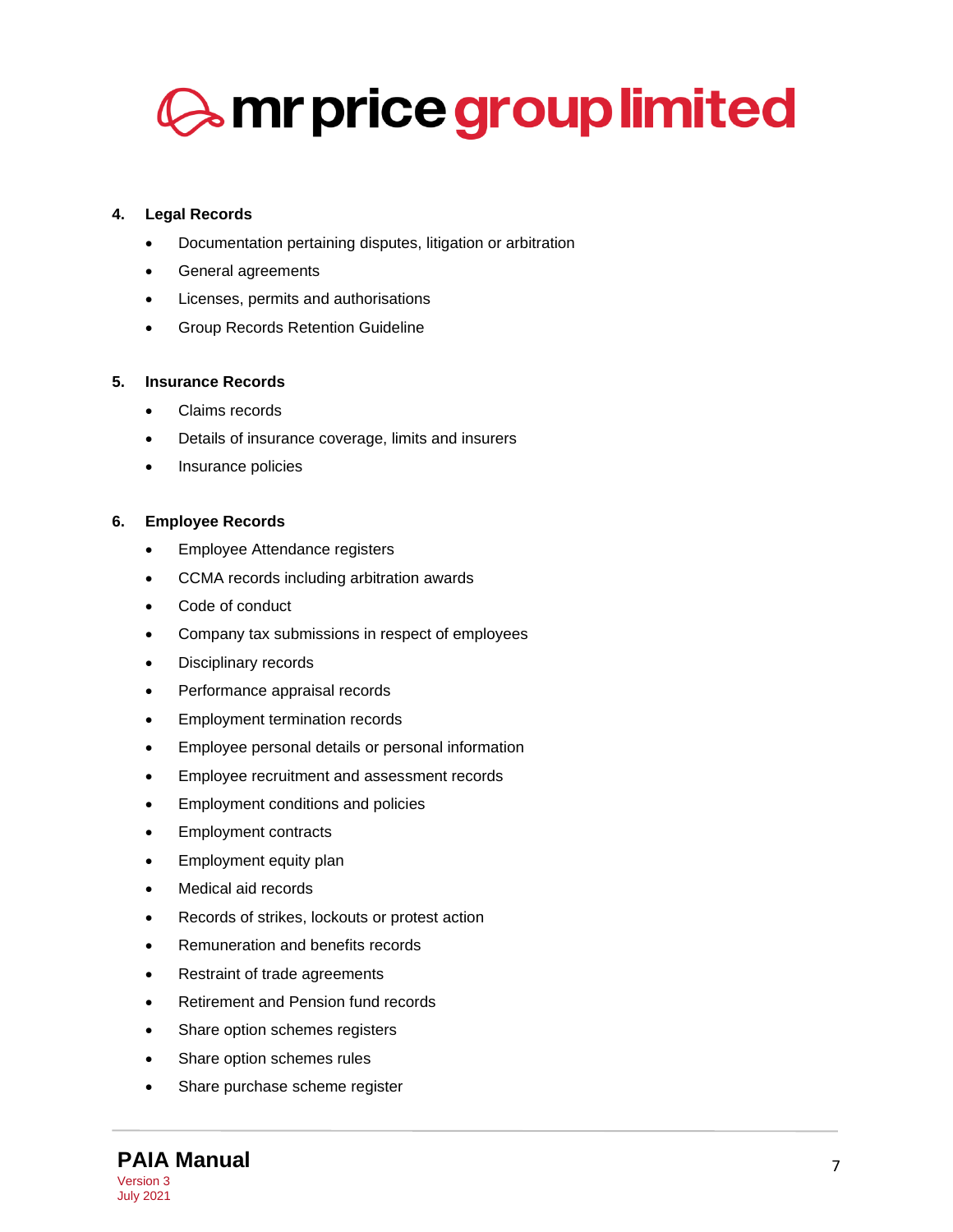

- Share purchase scheme rules
- Training schedules and material

#### **7. Share Registration Documents**

- Dividend payment list
- Share register

#### **8. Marketing**

- Marketing and advertising records
- Brochures and other promotional records
- Competition records

### **9. Product Records**

- Quality testing procedures and records
- Records of the cost of goods acquired for resale and their selling price

### **10. Customer Records and Credit Services**

- Credit application forms
- Customer detail records
- Debtors with collection agents
- Records of customer details and payment performance listed with credit bureaus
- Sales records
- Terms and conditions of sale
- Transaction records
- Customer complaints records

#### **11. Supplier Records**

- Code of Conduct
- Terms and conditions for dealing with suppliers and buying agents
- Transactional records and supporting information

#### **12. Information Technology**

• Business and data information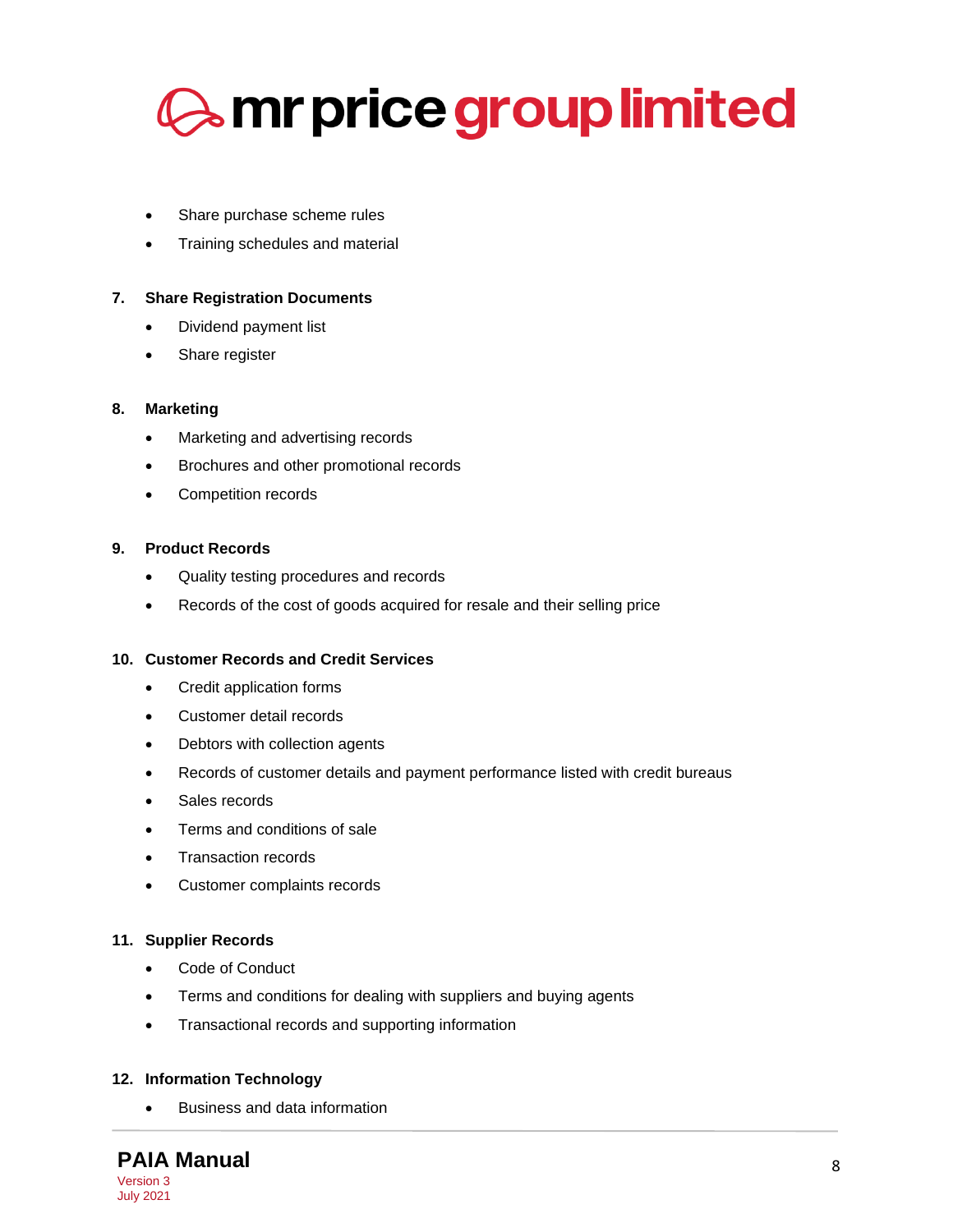

- Domain name registrations
- IT technology capabilities
- Software license agreements

# **13. Fixed Property and Fixed Assets**

- Financial lease agreements
- Fixed asset registers
- Property lease agreements
- Property plans

### **14. Intellectual Property**

- Trademarks, trade names and protected names
- Agreements pertaining to intellectual property.

### <span id="page-8-0"></span>**8. RECORDS AVAILABLE IN ACCORDANCE WITH OTHER LEGISLATION**

Where applicable to our operations, information including personal information is available in accordance with the following legislation and regulations, including but not limited to:

• Basic Conditions of Employment Act No.75 of 1997

(including Sectoral Determination 9: Wholesale and Retail Sector)

- Broad Based Black Economic Empowerment Act, No 53 of 2003
- Companies Act No. 71 of 2008
- Compensation for Occupational Injuries and Diseases Act, No 130 of 1993
- Competition Act No. 89 of 1998
- Constitution of the Republic of South Africa No 108 of 1996
- Consumer Protection Act No 68 of 2008
- Copyright Act No. 98 of 1978
- Counterfeit Goods Act No 37 of 1997
- Currency and Exchanges Act No. 9 of 1933 (and Exchange Control Regulations)
- Customs and Excise Act No. 91 of 1964
- Debt Collectors Act No. 114 of 1998
- Designs Act No 195 of 1993
- Electronic Communications Act 36 of 2005
- Electronic Communication and Transactions Act No. 25 of 2002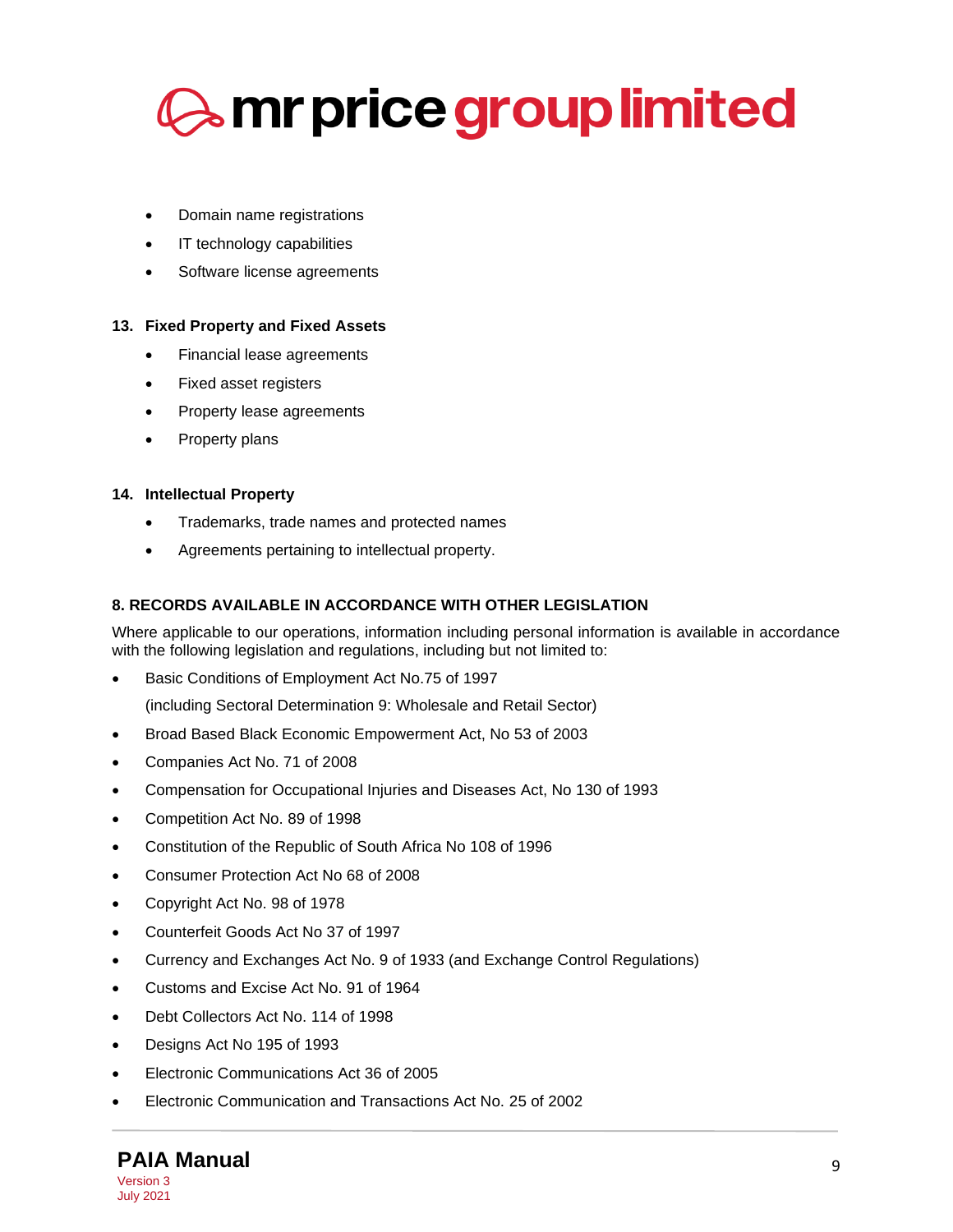

- Employment Equity Act No. 55 of 1998
- Employment Tax incentive Act No. 26 of 2013
- Financial Advisory and Intermediary Services Act No 37 of 2002
- Financial Intelligence Centre Act No. 38 of 2001
- Financial Markets Act No. 19 of 2012
- Financial Services Board Act No. 97 of 1990
- Income Tax Act No. 58 of 1962
- Insolvency Act 24 of 1936
- International Trade Administration Act No. 71 of 2002
- Immigration Amendment Act No 13 of 2002
- **JSE Limited Listings Requirements**
- King 3 Code on Corporate Governance
- Labour Relations Act No. 66 of 1995
- Lotteries Act No. 57 of 1997
- Magistrates Court Act No. 32 of 1944 (Garnishee and Administration orders)
- Medical Schemes Act No. 131 of 1998
- Merchandise Marks Act No. 17 of 1941
- National Building Regulations and Building Standards Act No. 103 of 1977
- National Credit Act No 34 of 2005
- National Environmental Management Act No 107 of 1998
- National Environmental Management Waste Act No 59 of 2008
- Non-profit Organisations Act No. 71 of 1997
- Occupational Health and Safety Act No 85 of 1993
- Patents Act No 57 of 1978
- Pension Funds Act No. 24 of 1956
- Prevention of Organised Crime Act No. 121 of 1998
- Prevention and Combating of Corrupt Activities No. 12 of 2004
- Promotion of Equality and Prevention of Unfair Discrimination Act, No 4 of 2000
- Protected Disclosures Act No. 26 of 2000
- Protection of Business Act No. 99 of 1978
- Protection of Personal Information Act No. 4 of 2013
- Regulation of Interception of Communications and Provision of Communication-related Information Act No 70 of 2002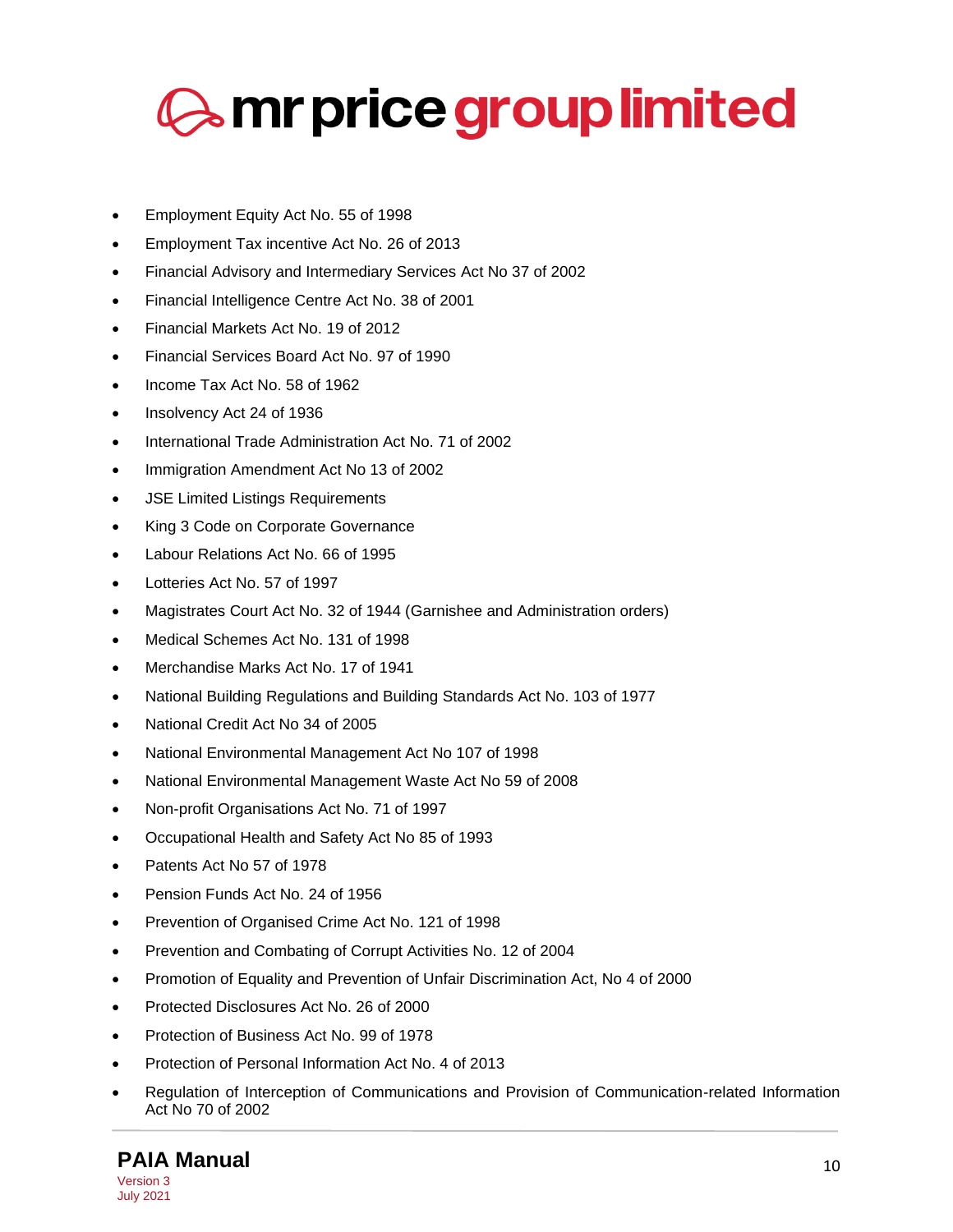

- Securities Transfer Tax Act No 25 of 2007
- Skills Development Act No. 97 of 1998
- Skills Development Levies Act No. 9 of 1999
- South African Qualifications Authority Act No. 58 of 1995
- South African Revenue Services Act No 34 of 1997
- Takeover Regulation Panel Guidelines, Practice Notes and Regulations
- Tax on Retirement Funds Act No. 38 of 1996
- Trademarks Act No. 194 of 1993
- Unemployment Insurance Act No. 63 of 2001
- Unemployment Insurance Contributions Act No. 4 of 2002
- Value Added Tax Act No. 89 of 1991.

# <span id="page-10-0"></span>**9. ACCESS REQUEST PROCEDURE**

The purpose of this section is to provide requesters with sufficient guidelines and procedures to facilitate a request for access to records held by the Group which includes a request in terms of personal information as defined in POPIA.

**It is important to note that an application for access to information, excluding personal information of a data subject, may be refused if the application does not comply with the procedural requirements of the Act. In addition, the successful completion and submission of an Access Request Form does not automatically allow the requester access to the requested record.**

### *Note:*

If it is reasonably suspected that the requester has obtained access to the Group's records through the submission of materially false or misleading information, legal proceedings may be instituted against such requester.

# **Completion of Access Request Form**

For the Group to respond to requests in a timely manner, the Access Request Form, attached as Appendix A, should be completed, taking due cognisance of the below instructions:

- The Access Request Form (Appendix A) must be completed in the English Language;
- Proof of identity is required to authenticate the identity of the requester or data subject in terms of POPIA, which is required in the form of a copy of the requester's identification document;
- Type or print in BLOCK LETTERS an answer to every question;
- If a question does not apply, state "N/A" in response to that question;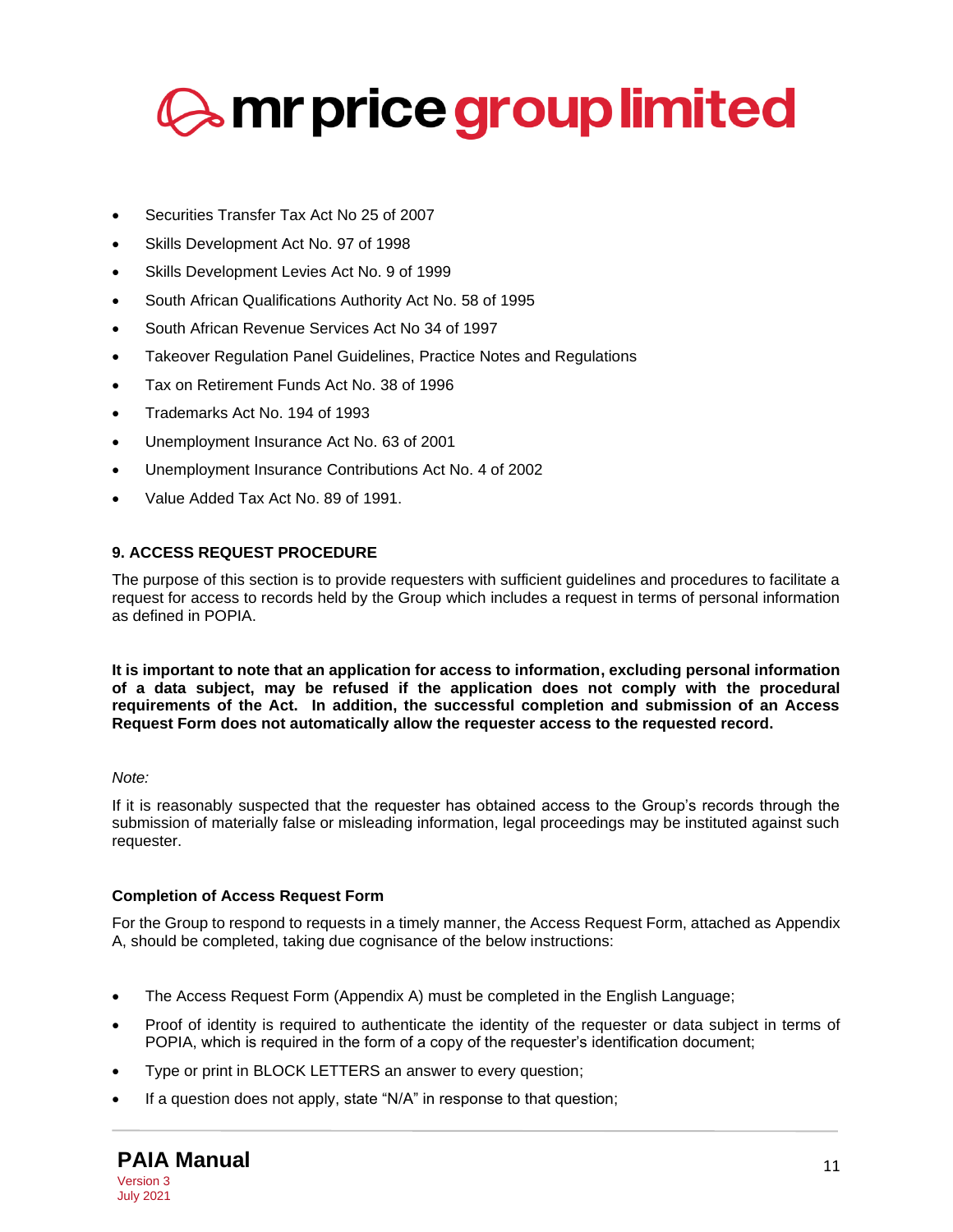

- If there is nothing to disclose in reply to a particular question, state "NIL" in response to that question;
- If there is insufficient space on a printed form in which to answer a question, additional information may be provided on an additional folio;
- When the use of an additional folio is required, precede each answer thereon with the title applicable to that question; and
- All additional folios must be signed by the requestor.

### **Submission of Access Request Form**

The completed Access Request Form together with a copy of the requester's or data subject's identity document must be submitted either via email to privacy@mrpg.com, conventional mail, or fax and must be addressed to the contact person as indicated above.

An initial, non-refundable R57.50.00 (incl VAT) request fee is payable on submission. (This fee is not applicable to requesters that are seeking access to records that contain their PI as defined in POPIA).

#### **Payment of Fees**

Payment details can be obtained from the contact person as indicated on page 3 of this manual and payment can be made either via a direct deposit. Proof of payment must be supplied.

#### *Note:*

If the request for access is successful, an access fee will be required for the search, reproduction and/or preparation of the record(s) and will be calculated based on the Prescribed, as set out in Appendix B. The access fee must be paid prior to any further processing taking place regarding the requested record.

#### **Notification**

Requests will be evaluated and the requester notified within 30 days of receipt of the completed Access Request Form. Notifications may include:

#### • **Notification of Extension Period** (if required)

The requester may be notified whether an extension period is required for the processing of their requests, including:

- o The required extension period, which will not exceed an additional 30-day period;
- o Adequate reasons for the extension; and
- $\circ$  Notice that the requester may lodge a complaint to the Information Regulator or an application with a court against the extension and the procedure, including the period for lodging the application.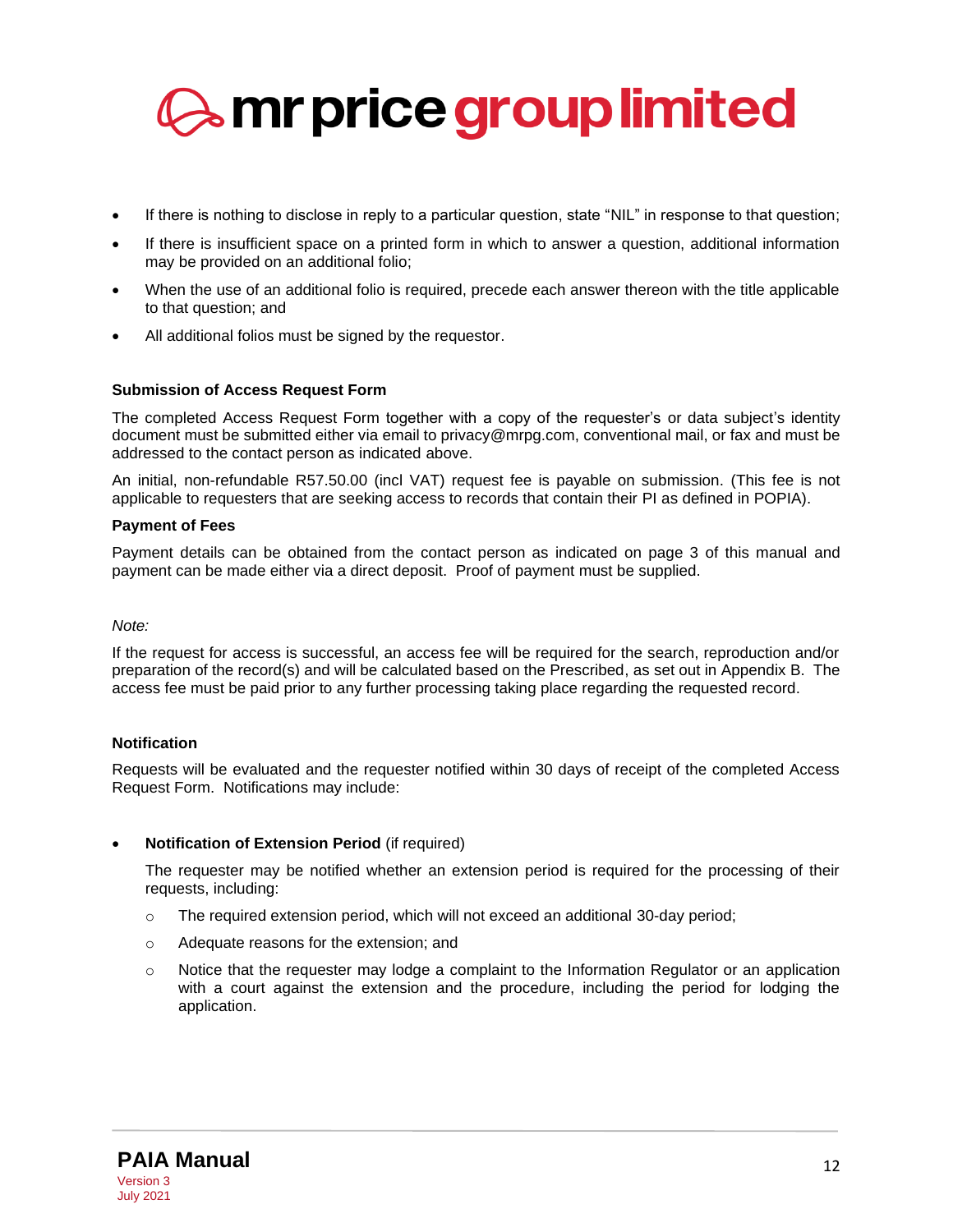

### • **Payment of Deposit** (if applicable)

The requester may be notified whether a deposit is required. A deposit will be required depending on certain factors such as the volume and/or format of the information requested and the time required for search and preparation of the record(s). The notice will state:

- o The amount of the deposit payable (if applicable); and
- $\circ$  That the requester may lodge a complaint to the Information Regulator or an application with a court against the payment of the deposit and the procedure, including the period, for lodging the application.

*Note:*

If access is refused to the requested record, the full deposit will be refunded to the requester.

• **Decision on Request**

If no extension period or deposit is required, the requester will be notified, within 30 days of the decision on the request.

If the request for access to a record is **successful**, the requester will be notified of the following:

- $\circ$  The amount of the access fee payable upon gaining access to the record (if any);
- o An indication of the form in which the access will be granted;
- $\circ$  Notice that the requester may lodge a complaint to the Information Regulator or an application with a court against the payment of the access fee and the procedure, including the period, for lodging the application.

If the request for access to a record is not successful, the requester will be notified of the following:

- $\circ$  Adequate reasons for the refusal (refer to Third Party Information and Grounds for Refusal below); and
- $\circ$  That the requester may lodge a complaint to the Information Regulator or an application with a court against the refusal of the request and the procedure, including the period, for lodging the application.

#### **Third Party Information**

If access is requested to a record that contains information about a third party, the Group is obliged to attempt to contact this third party to inform them of the request as soon as reasonably possible and within 21 days of receiving the request. This enables the third party the opportunity of responding by either consenting to the access or by providing reasons why the access should be denied which must be made in writing to the information officer within 21 days of being informed. Once a third-party has furnished reasons for the granting or denial of access, our designated person will consider these reasons in determining whether access should be granted, or not, and must do so within 30 days after the third-party/s has been notified, unless a complaint has been lodged. The third-party must be notified of the final decision made.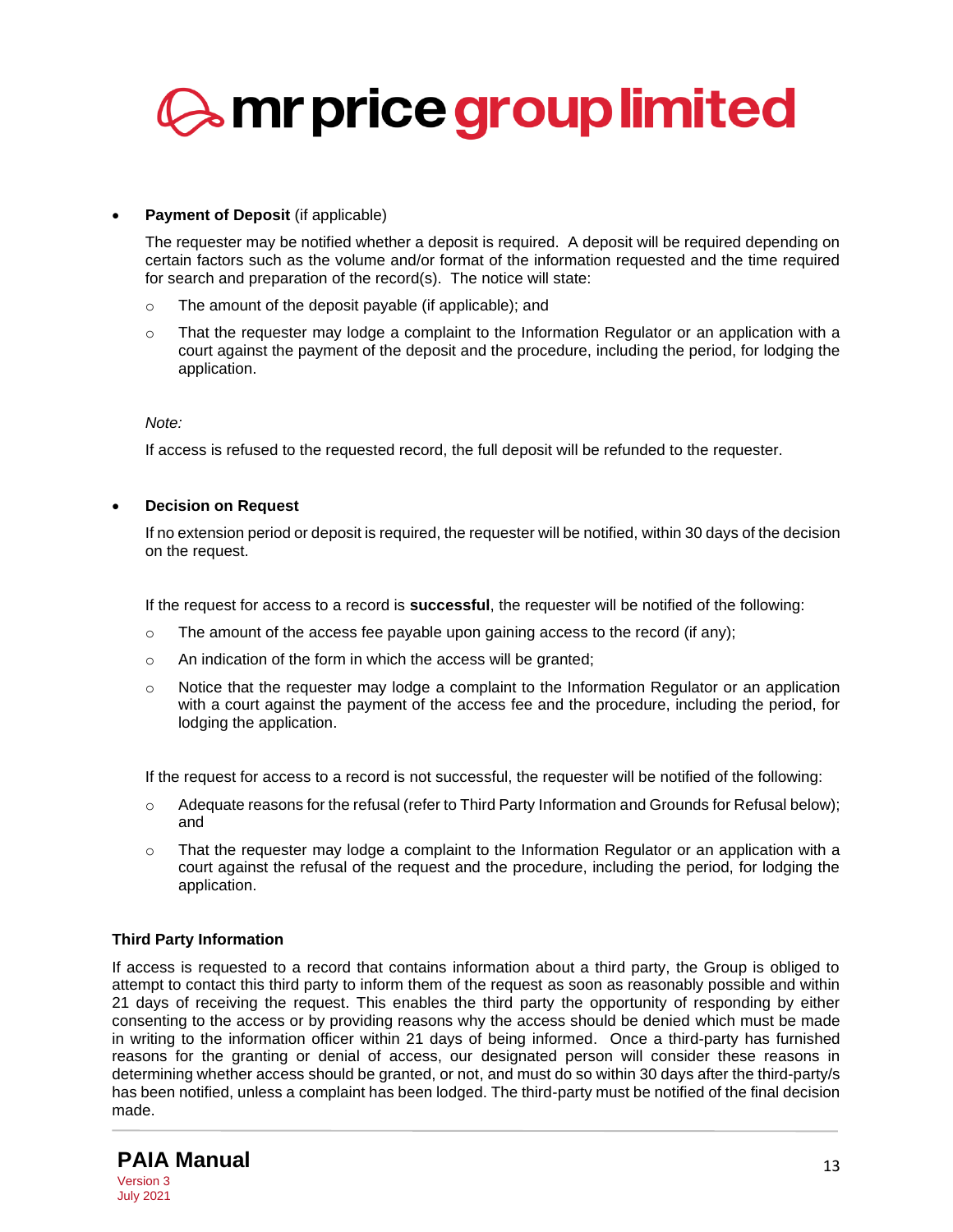

Where a third-party has not been informed, but all reasonable steps have been taken to inform the thirdparty, the decision to grant access will be based on the fact that the third-party has not had an opportunity to make representation as to why a request should be refused.

# **Grounds for Refusal**

The Group may legitimately refuse to grant access to a requested record that falls within a certain category. Grounds on which the Group may refuse access include:

- Protecting personal information that the Group holds about a third person (who is a natural person), including a deceased person, from unreasonable disclosure;
- Protecting commercial information that the Group holds about a third party or the Group (for example trade secrets: financial, commercial, scientific or technical information that may harm the commercial or financial interests of the organisation or the third party);
- If disclosure of the record would result in a breach of a duty of confidence owed to a third party in terms of an agreement;
- If disclosure of the record would endanger the life or physical safety of an individual;
- If disclosure of the record would prejudice or impair the security of property or means of transport;
- If disclosure of the records would prejudice or impair the protection of a person in accordance with a witness protection scheme;
- If disclosure of the record would prejudice or impair the protection of the safety of the public;
- The record is privileged from production in legal proceedings, unless the legal privilege has been waived;
- Disclosure of the record (containing trade secrets, financial, commercial, scientific, or technical information) would harm the commercial or financial interests of the Group;
- Disclosure of the record would put the Group at a disadvantage in contractual or other negotiations or prejudice it in commercial competition;
- The record is a computer programme; and
- The record contains information about research being carried out or about to be carried out on behalf of a third party or the Group.

#### **Records that cannot be found or do not exist**

If the Group has taken all reasonable steps to find a record and it is believed that the record either does not exist or cannot be found, the requester will be notified by way of an affidavit or affirmation. This will include the steps that were taken to try to locate the record.

#### **Availability of the Manual of Mr Price Group Limited**

This Manual is available on the Mr Price Group website, for inspection at the offices of Mr Price Group Limited and upon request to any person or regulator that requests it.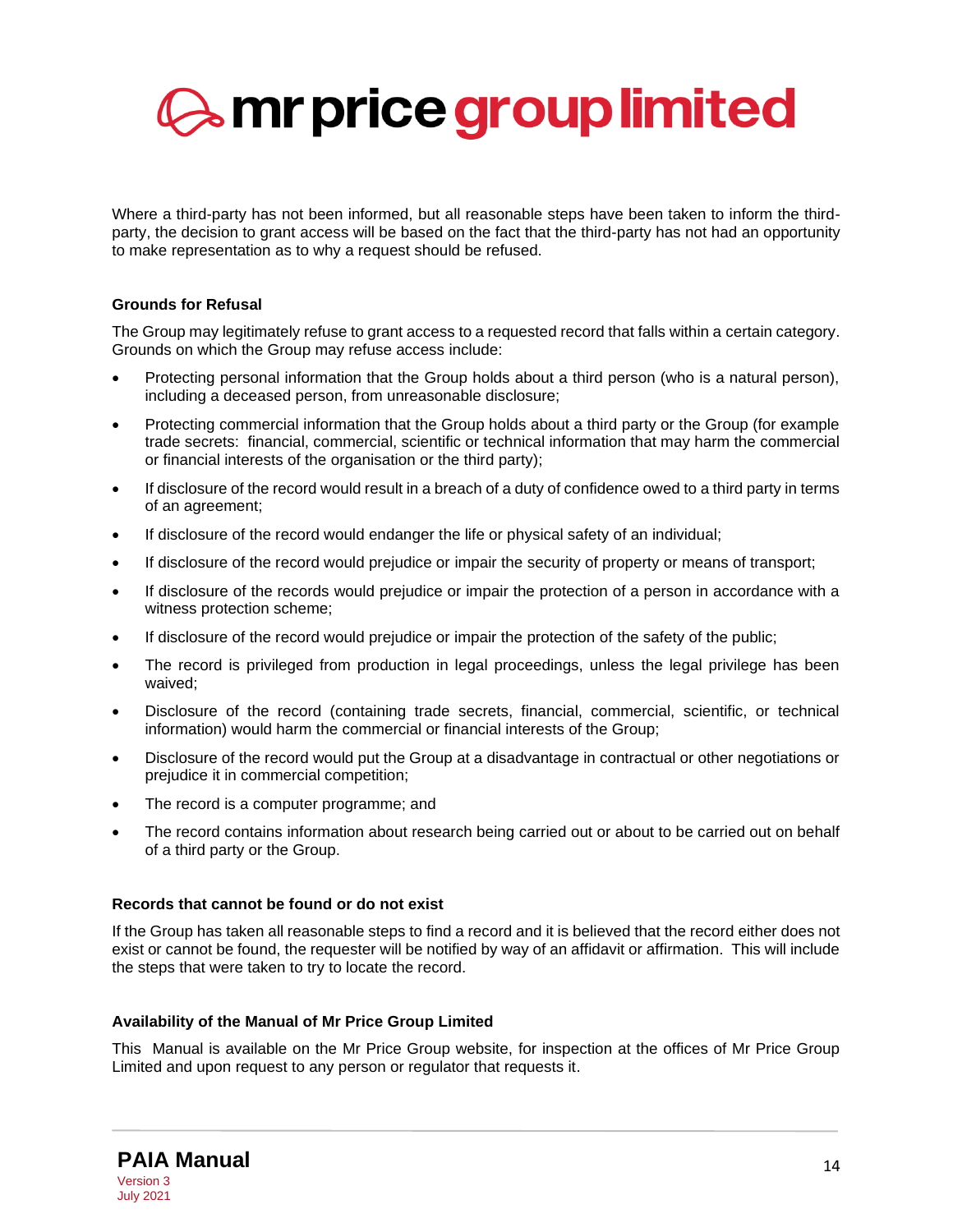

### **Updates to this Manual**

This manual will be updated when material changes are made to current information or amendments to applicable legislation.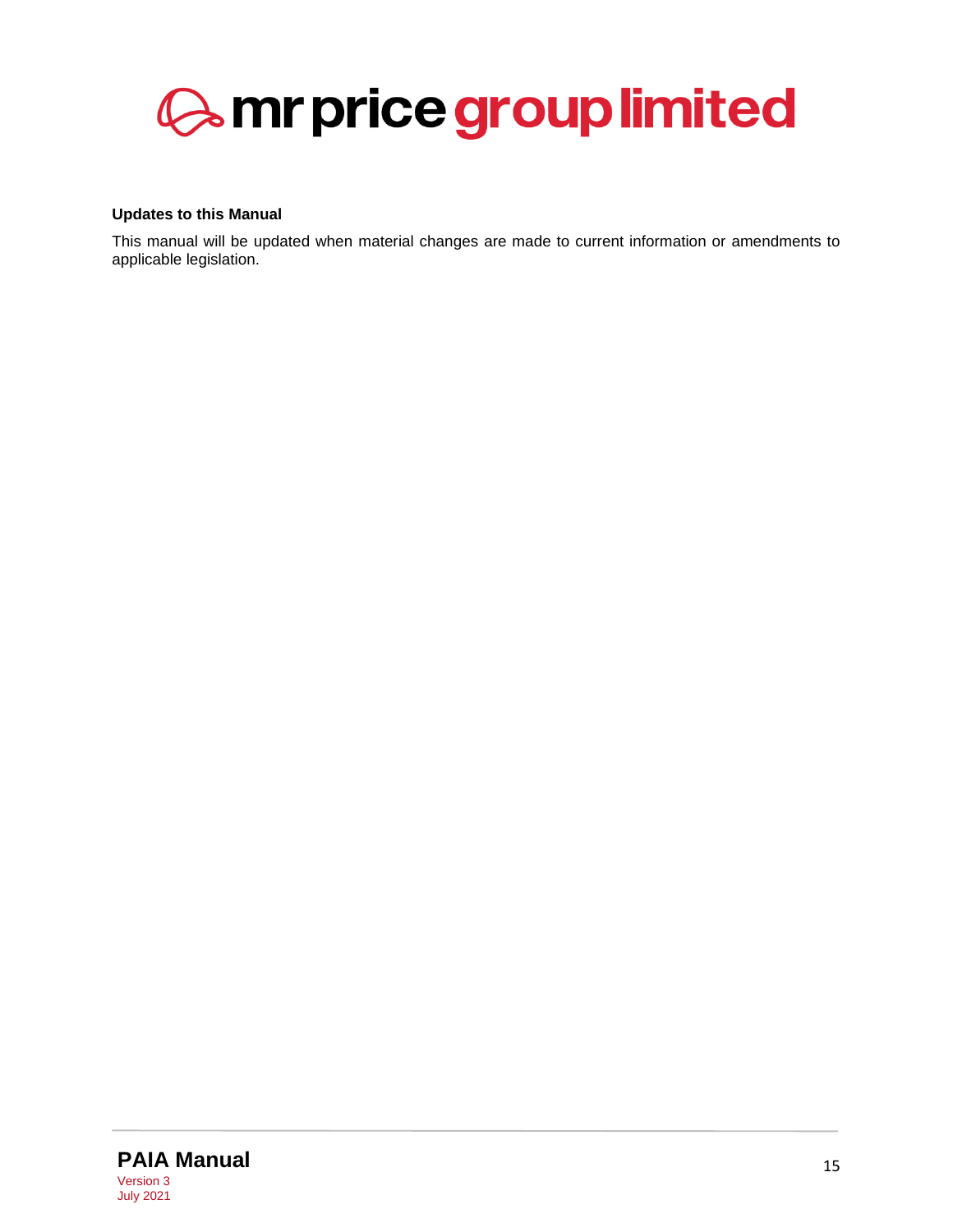

### <span id="page-15-0"></span>**APPENDIX A**

# **PAIA ACCESS REQUEST FORM**

|    | Page 1 of 5                                                                                |                               |                               | <b>Reference Number:</b>                                                                     |  |  |
|----|--------------------------------------------------------------------------------------------|-------------------------------|-------------------------------|----------------------------------------------------------------------------------------------|--|--|
|    |                                                                                            |                               | FOR OFFICE<br><b>USE ONLY</b> |                                                                                              |  |  |
|    |                                                                                            |                               |                               | Received by:                                                                                 |  |  |
|    | (Section 53(1)(e) of the Promotion of Access to Information Act, 2000 (Act No. 2 of 2000)) |                               |                               |                                                                                              |  |  |
|    | [Regulation 10]                                                                            |                               |                               |                                                                                              |  |  |
| 1) | <b>PARTICULARS OF BODY</b>                                                                 |                               |                               |                                                                                              |  |  |
|    | relevant contact person as indicated below:                                                |                               |                               | Requests can be submitted either via conventional mail or fax and should be addressed to the |  |  |
|    |                                                                                            | <b>MR PRICE GROUP LIMITED</b> |                               |                                                                                              |  |  |
|    | <b>Contact person:</b>                                                                     | Clare Williamson              |                               |                                                                                              |  |  |
|    | <b>Postal address:</b>                                                                     | PO Box 912                    |                               |                                                                                              |  |  |
|    |                                                                                            | Durban                        |                               |                                                                                              |  |  |
|    |                                                                                            | 4000                          |                               |                                                                                              |  |  |
|    |                                                                                            |                               |                               |                                                                                              |  |  |
|    | <b>Physical address:</b>                                                                   | Upper Level,                  |                               |                                                                                              |  |  |
|    |                                                                                            | North Concourse               |                               |                                                                                              |  |  |
|    |                                                                                            | 65 Masabalala Yengwa Avenue   |                               |                                                                                              |  |  |
|    |                                                                                            | Durban                        |                               |                                                                                              |  |  |
|    |                                                                                            | 4001                          |                               |                                                                                              |  |  |
|    | Telephone number: +27 31 310 8000                                                          |                               |                               |                                                                                              |  |  |
|    | Fax number:                                                                                | +27 31 304 3725               |                               |                                                                                              |  |  |
|    | $E$ – mail:                                                                                | privacy@mrpg.com              |                               |                                                                                              |  |  |
|    | Website:                                                                                   | www.mrpricegroup.com          |                               |                                                                                              |  |  |
|    |                                                                                            |                               |                               |                                                                                              |  |  |
|    |                                                                                            |                               |                               |                                                                                              |  |  |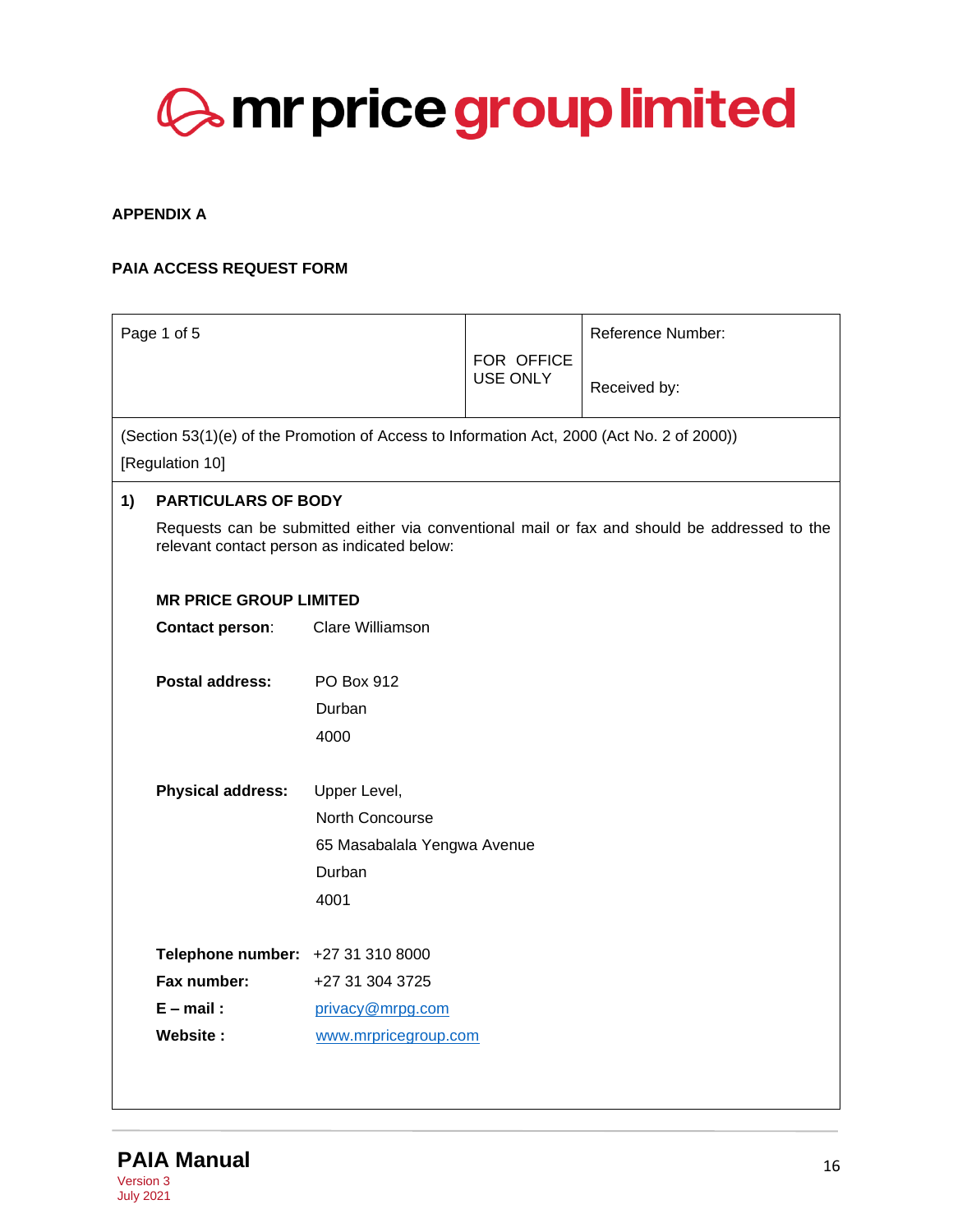| Page 2 of 5 |                                                                                                                                                                                                                                                                                                                                                             |
|-------------|-------------------------------------------------------------------------------------------------------------------------------------------------------------------------------------------------------------------------------------------------------------------------------------------------------------------------------------------------------------|
| (a)         | 2a PARTICULARS OF REQUESTER (If Natural Person)<br>Particulars of the person who requests access to the record must be recorded below.                                                                                                                                                                                                                      |
| (b)         | Furnish an address and/or fax number in the Republic to which information must be sent.                                                                                                                                                                                                                                                                     |
| (c)         | Proof of the capacity in which the request is made, if applicable, must be attached.                                                                                                                                                                                                                                                                        |
|             |                                                                                                                                                                                                                                                                                                                                                             |
|             |                                                                                                                                                                                                                                                                                                                                                             |
|             | Identity number:                                                                                                                                                                                                                                                                                                                                            |
|             |                                                                                                                                                                                                                                                                                                                                                             |
|             |                                                                                                                                                                                                                                                                                                                                                             |
|             | Postal code: _______________                                                                                                                                                                                                                                                                                                                                |
|             | $\sum_{i=1}^n\frac{1}{i!}\sum_{i=1}^n\frac{1}{i!}\sum_{i=1}^n\frac{1}{i!}\sum_{i=1}^n\frac{1}{i!}\sum_{i=1}^n\frac{1}{i!}\sum_{i=1}^n\frac{1}{i!}\sum_{i=1}^n\frac{1}{i!}\sum_{i=1}^n\frac{1}{i!}\sum_{i=1}^n\frac{1}{i!}\sum_{i=1}^n\frac{1}{i!}\sum_{i=1}^n\frac{1}{i!}\sum_{i=1}^n\frac{1}{i!}\sum_{i=1}^n\frac{1}{i!}\sum_{i=1}^n\frac{$<br>Fax number: |
|             |                                                                                                                                                                                                                                                                                                                                                             |
|             | Capacity in which request is made, when made on behalf of another person: __________                                                                                                                                                                                                                                                                        |
|             |                                                                                                                                                                                                                                                                                                                                                             |

**PAIA Manual** 17 Version 3 July 2021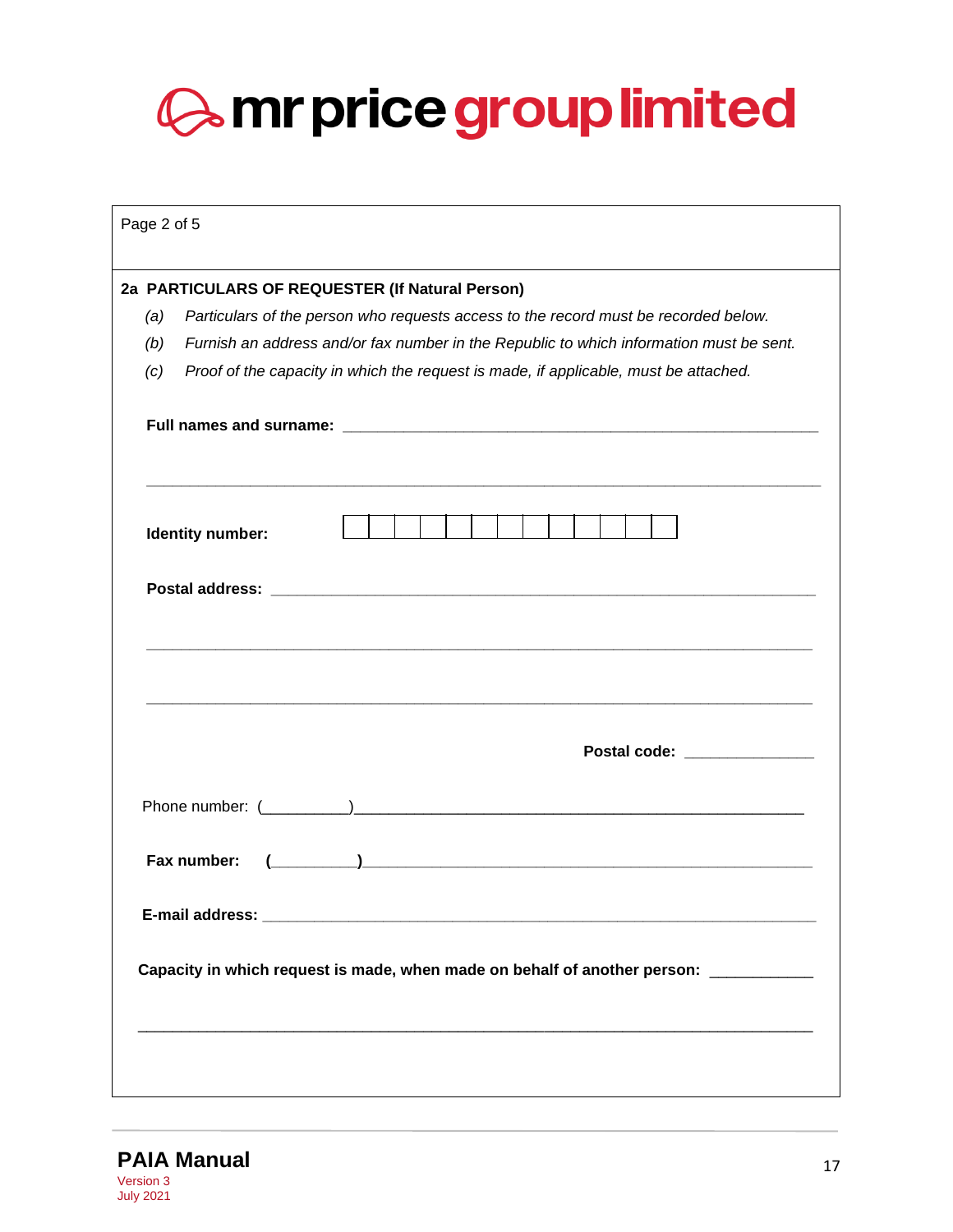

| 2b PARTICULARS OF REQUESTER (if a Legal Entity) |                                                                                                                                     |  |  |  |  |
|-------------------------------------------------|-------------------------------------------------------------------------------------------------------------------------------------|--|--|--|--|
| (a)                                             | Particulars of the entity that requests access to the record must be recorded below.                                                |  |  |  |  |
| (b)                                             | Furnish an address and/or fax number in the Republic to which information must be sent.                                             |  |  |  |  |
| (c)                                             | Proof of the capacity in which the request is made, if applicable, must be attached.                                                |  |  |  |  |
|                                                 |                                                                                                                                     |  |  |  |  |
|                                                 |                                                                                                                                     |  |  |  |  |
|                                                 | <b>Postal Code:</b> Postal Code:                                                                                                    |  |  |  |  |
|                                                 |                                                                                                                                     |  |  |  |  |
|                                                 | <u> 1980 - Januar Barbara, martxa al Italia de Arabel e a contra a la contra de la contra de la contra de la con</u><br>Fax number: |  |  |  |  |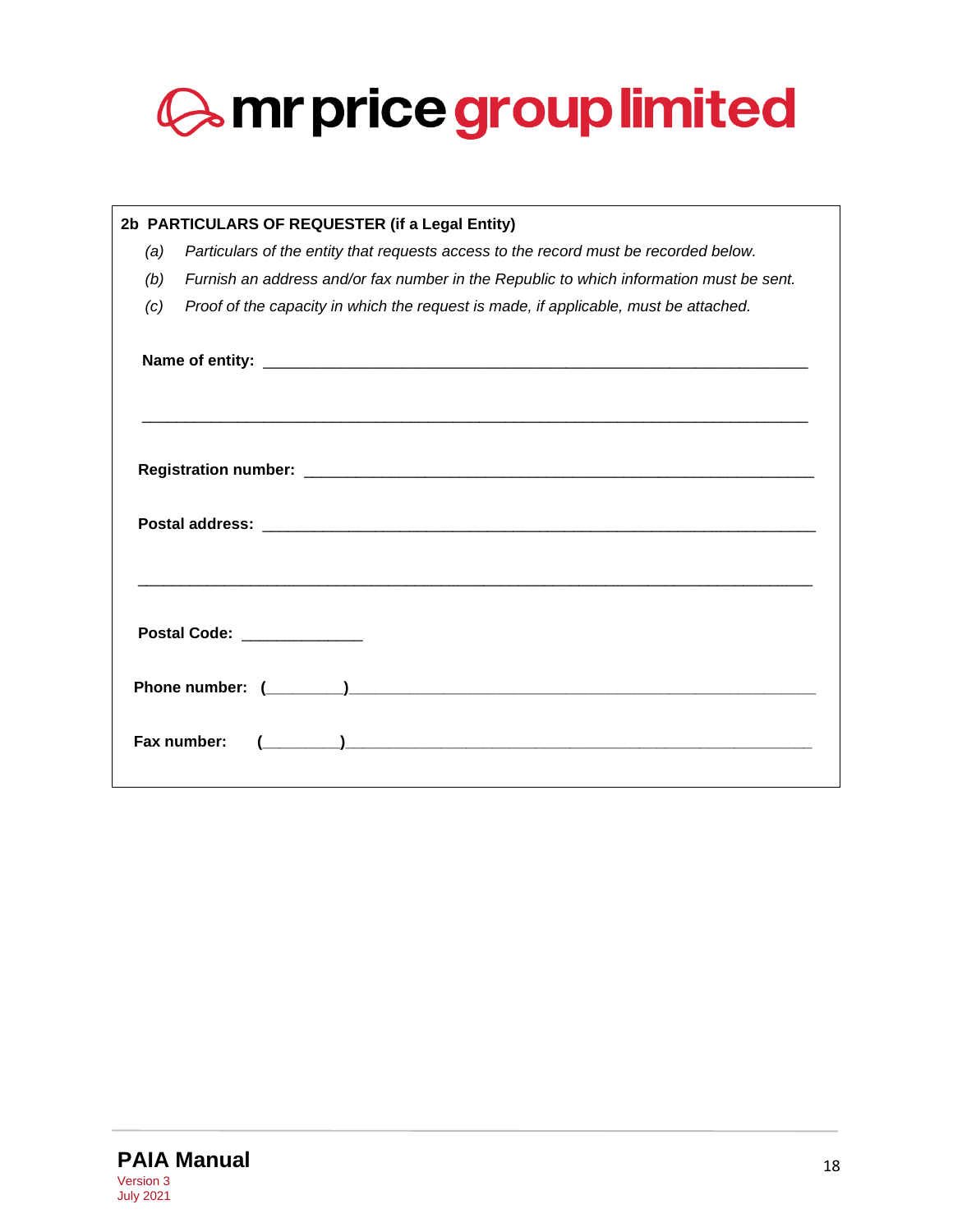| Page 3 of 5 |                                                                                                                                                                                                                                |
|-------------|--------------------------------------------------------------------------------------------------------------------------------------------------------------------------------------------------------------------------------|
|             | <b>3 PARTICULARS OF PERSON ON WHOSE BEHALF REQUEST IS MADE</b>                                                                                                                                                                 |
|             | This section must ONLY be completed if an information request is made on behalf of another person.                                                                                                                             |
|             | Full names and surname: The control of the control of the control of the control of the control of the control of the control of the control of the control of the control of the control of the control of the control of the |
|             | Identity number:                                                                                                                                                                                                               |
|             | <b>4 PARTICULARS OF RECORD</b>                                                                                                                                                                                                 |
| (a)         | Provide full particulars of the record to which access is requested including personal<br>information as defined in POPIA, including the reference number if it is known to you, to enable<br>the record to be located.        |
| (b)         | If the provided space is inadequate, please continue on a separate folio and attach it to this<br>form. The requester must sign all the additional folios.                                                                     |
|             | Description of record or relevant part of the record: __________________________                                                                                                                                               |
|             |                                                                                                                                                                                                                                |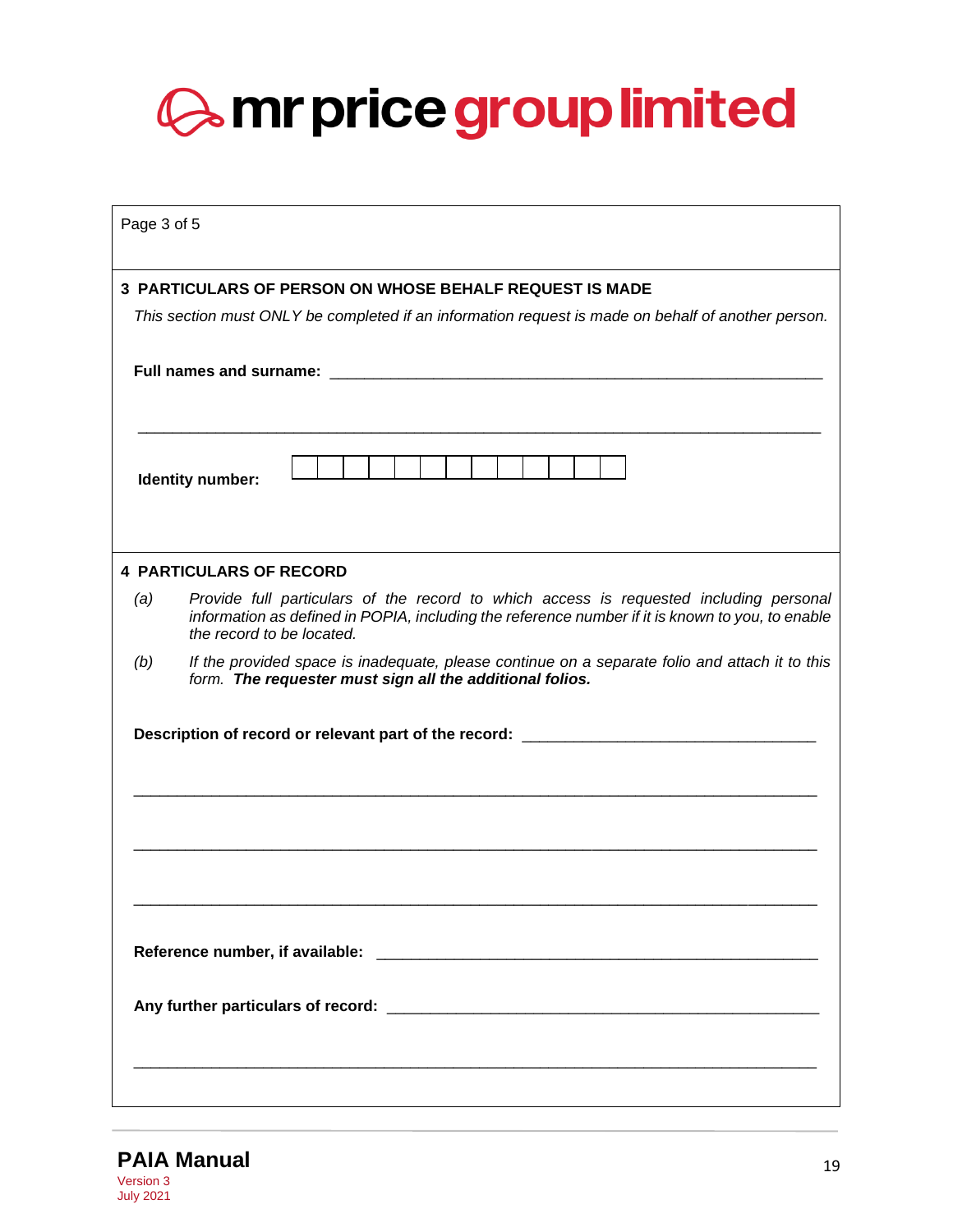| 5 FEES                                     |                                                                                                                                                                                                           |  |  |  |  |
|--------------------------------------------|-----------------------------------------------------------------------------------------------------------------------------------------------------------------------------------------------------------|--|--|--|--|
| (a)                                        | A request for access to a record, other than a record containing personal information about<br>yourself, will be processed only after a non-refundable request fee of R57.50 (incl VAT) has<br>been paid. |  |  |  |  |
| (b)                                        | The fee payable for access to a record depends on the form in which access is required and<br>the reasonable time required to search for and prepare the record.                                          |  |  |  |  |
| (c)                                        | You will be notified of the amount required to be paid as the <b>access fee.</b>                                                                                                                          |  |  |  |  |
| (d)                                        | If you qualify for exemption of the payment of any fee, please state the reason for exemption.                                                                                                            |  |  |  |  |
| Reason for exemption from payment of fees: |                                                                                                                                                                                                           |  |  |  |  |
|                                            |                                                                                                                                                                                                           |  |  |  |  |
|                                            |                                                                                                                                                                                                           |  |  |  |  |
|                                            |                                                                                                                                                                                                           |  |  |  |  |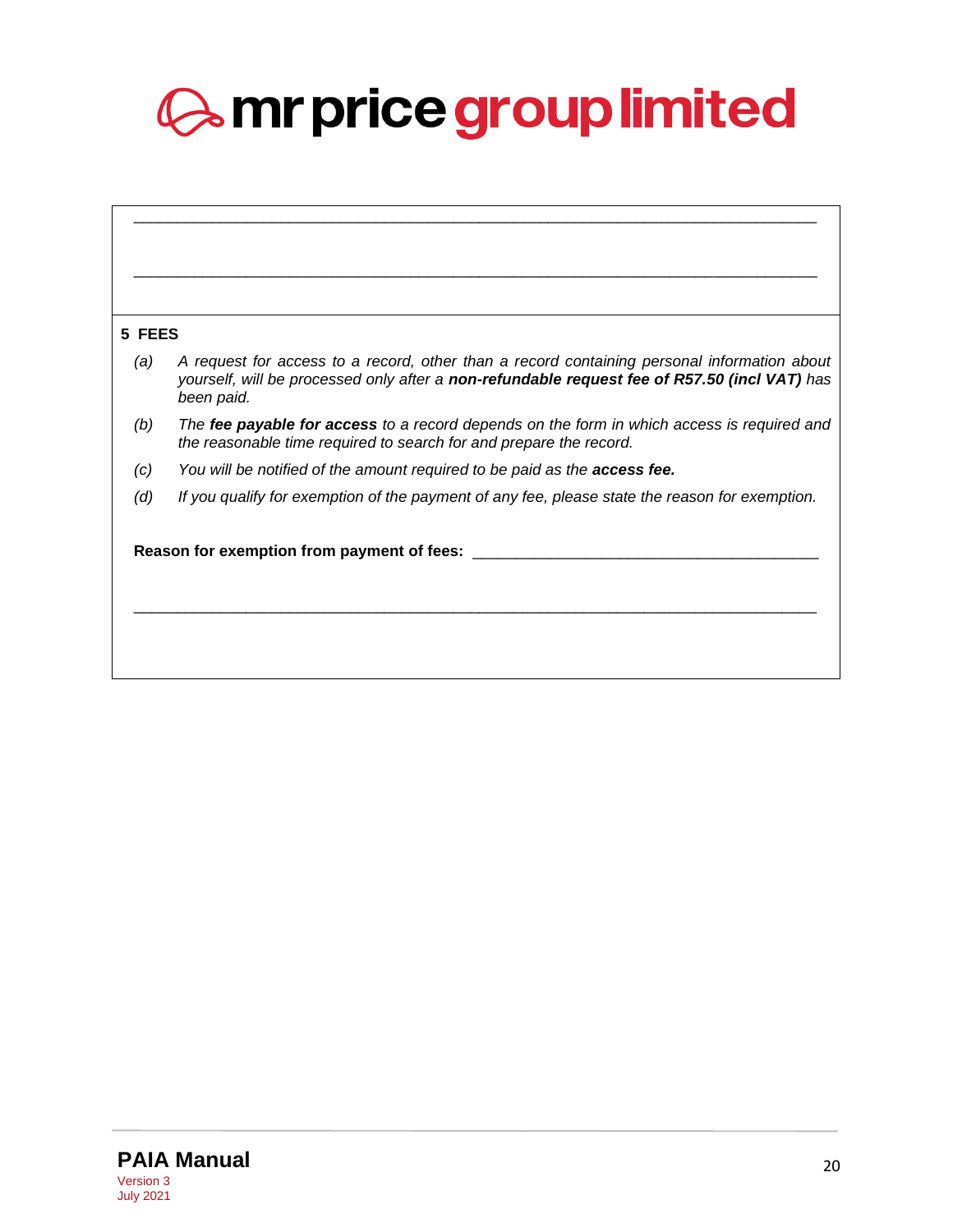| Page 4 of 5                                                                                                                                                                       |  |  |  |
|-----------------------------------------------------------------------------------------------------------------------------------------------------------------------------------|--|--|--|
| 6a FORM OF ACCESS TO RECORD                                                                                                                                                       |  |  |  |
| Form in which record is required                                                                                                                                                  |  |  |  |
| Mark the appropriate box with an X.                                                                                                                                               |  |  |  |
| NOTES:                                                                                                                                                                            |  |  |  |
| (a) Compliance with your request in the specified form may depend on the form in which the record<br>is available.                                                                |  |  |  |
| (b) Access in the form requested may be refused under certain circumstances. In such a case, you<br>will be informed whether access will be granted in another form.              |  |  |  |
| The fee payable for access to the record, if any, will be determined partly by the form in which<br>(C)<br>access is requested.                                                   |  |  |  |
| 1. If the record is in written or printed form:                                                                                                                                   |  |  |  |
| Copy of record*<br>Inspection of record                                                                                                                                           |  |  |  |
| 2. If record consists of visual images:<br>(including photographs, slides, video recordings, computer-generated images, sketches, etc.)                                           |  |  |  |
| Copy of the images*<br>View the images<br>Transcription of the images*                                                                                                            |  |  |  |
| 3. If the record consists of recorded information that can be reproduced in sound:                                                                                                |  |  |  |
| Listen to the soundtrack<br>Transcription of soundtrack*<br>(audio cassette)<br>(written or printed document)                                                                     |  |  |  |
| 4. If the record is held on computer or in an electronic or machine-readable form:<br>(including photographs, slides, video recordings, computer-generated images, sketches, etc) |  |  |  |
| Printed copy of record*<br>Printed copy of<br>Copy in computer<br>Information derived<br>readable form*<br>from the record*                                                       |  |  |  |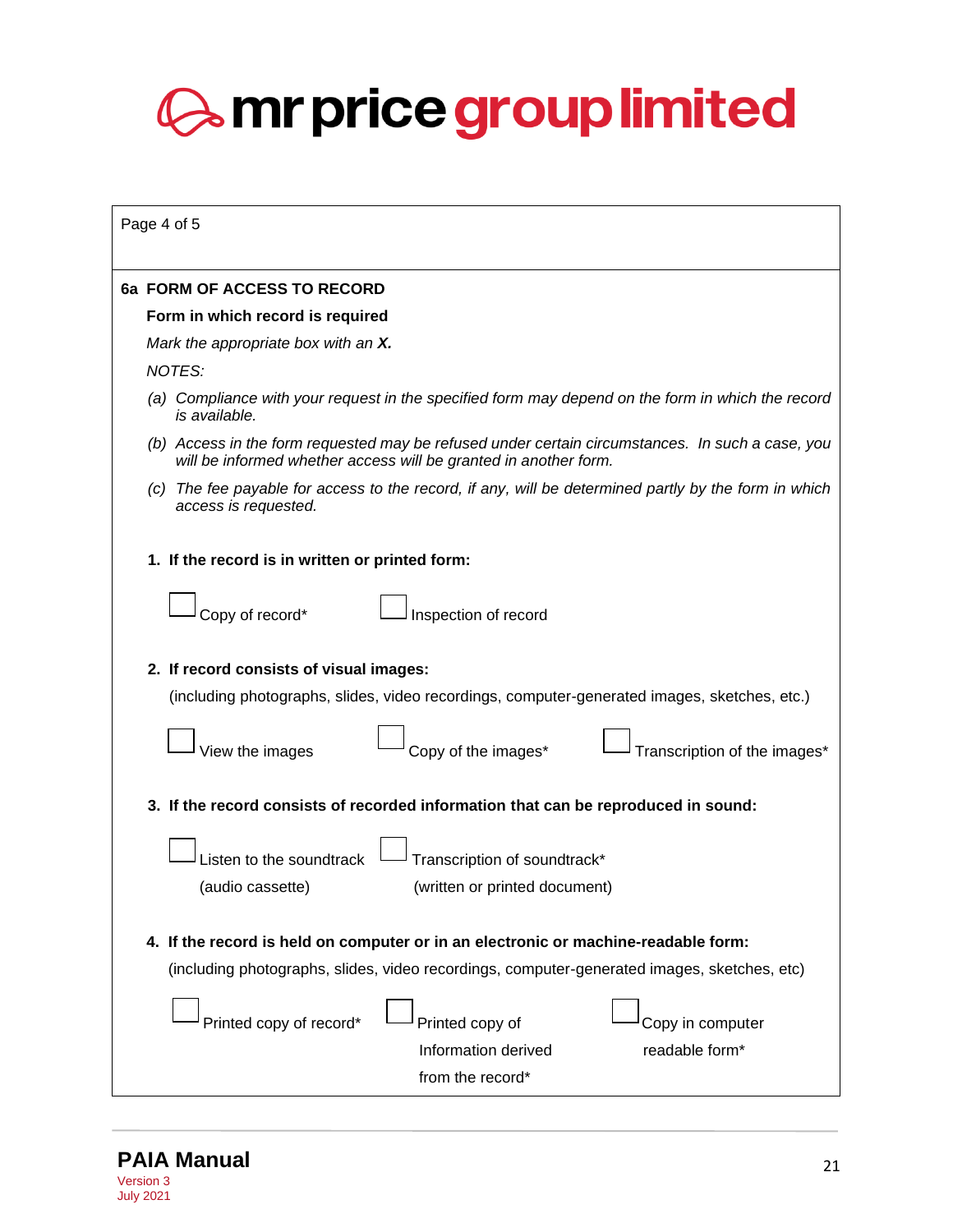|                                                                                                                                                                                                                                                                      |                                                                                                                                                   | <b>Amr price group limited</b>          |  |
|----------------------------------------------------------------------------------------------------------------------------------------------------------------------------------------------------------------------------------------------------------------------|---------------------------------------------------------------------------------------------------------------------------------------------------|-----------------------------------------|--|
|                                                                                                                                                                                                                                                                      | * If you requested a copy or transcription of a record (above), do you wish<br>the copy or transcription to be posted to you? Postage is payable. | No<br>Yes                               |  |
| <b>6b IN THE EVENT OF DISABILITY</b><br>If you are prevented by a disability from reading, viewing or listening to the record in the form of<br>access provided for in 1 to 4 above, state your disability and indicate the form in which the record<br>is required. |                                                                                                                                                   |                                         |  |
|                                                                                                                                                                                                                                                                      |                                                                                                                                                   | Form in which record is required: _____ |  |
|                                                                                                                                                                                                                                                                      |                                                                                                                                                   |                                         |  |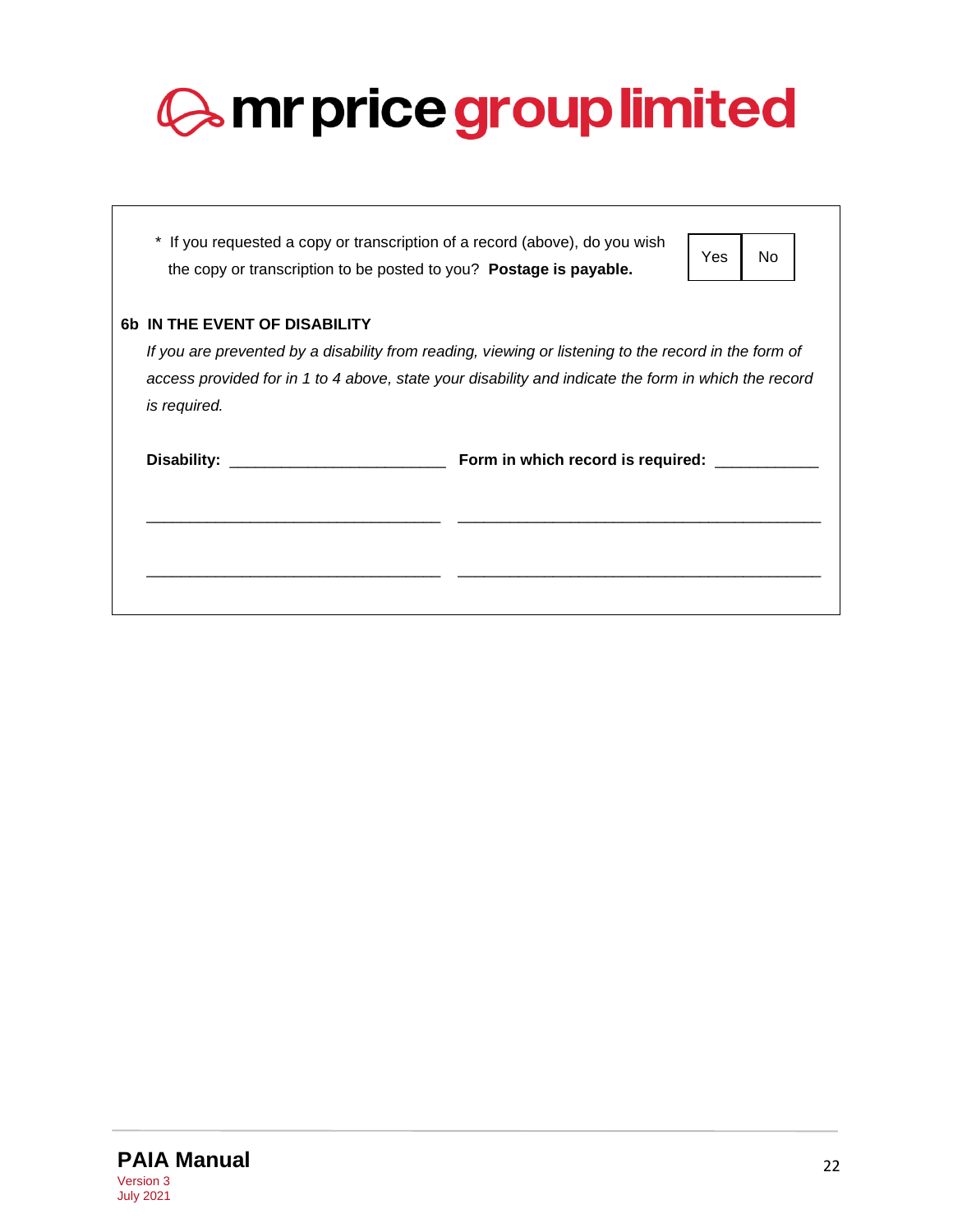|                                                                                        | Page 5 of 5 |                                                                                                                                        |  |  |  |  |  |
|----------------------------------------------------------------------------------------|-------------|----------------------------------------------------------------------------------------------------------------------------------------|--|--|--|--|--|
|                                                                                        |             | 7 PARTICULARS OF RIGHT TO BE EXERCISED OR PROTECTED                                                                                    |  |  |  |  |  |
|                                                                                        |             | If the space provided is inadequate, please continue on a separate folio and attach it to this form.                                   |  |  |  |  |  |
| The requester must sign all additional folios.                                         |             |                                                                                                                                        |  |  |  |  |  |
| Indicate the right to be exercised or protected: _______________________________<br>1. |             |                                                                                                                                        |  |  |  |  |  |
|                                                                                        |             |                                                                                                                                        |  |  |  |  |  |
|                                                                                        | 2.          | Explain why the record requested is required for the exercise or protection of the                                                     |  |  |  |  |  |
|                                                                                        |             |                                                                                                                                        |  |  |  |  |  |
|                                                                                        |             |                                                                                                                                        |  |  |  |  |  |
|                                                                                        |             | 8 NOTICE OF DECISION REGARDING REQUEST FOR ACCESS                                                                                      |  |  |  |  |  |
|                                                                                        |             | You will be notified in writing whether your request has been approved/denied. If you wish to be                                       |  |  |  |  |  |
|                                                                                        |             | informed in another manner, please specify the manner and provide the necessary particulars to<br>enable compliance with your request. |  |  |  |  |  |
|                                                                                        |             | How would you prefer to be informed of the decision regarding your request for access to                                               |  |  |  |  |  |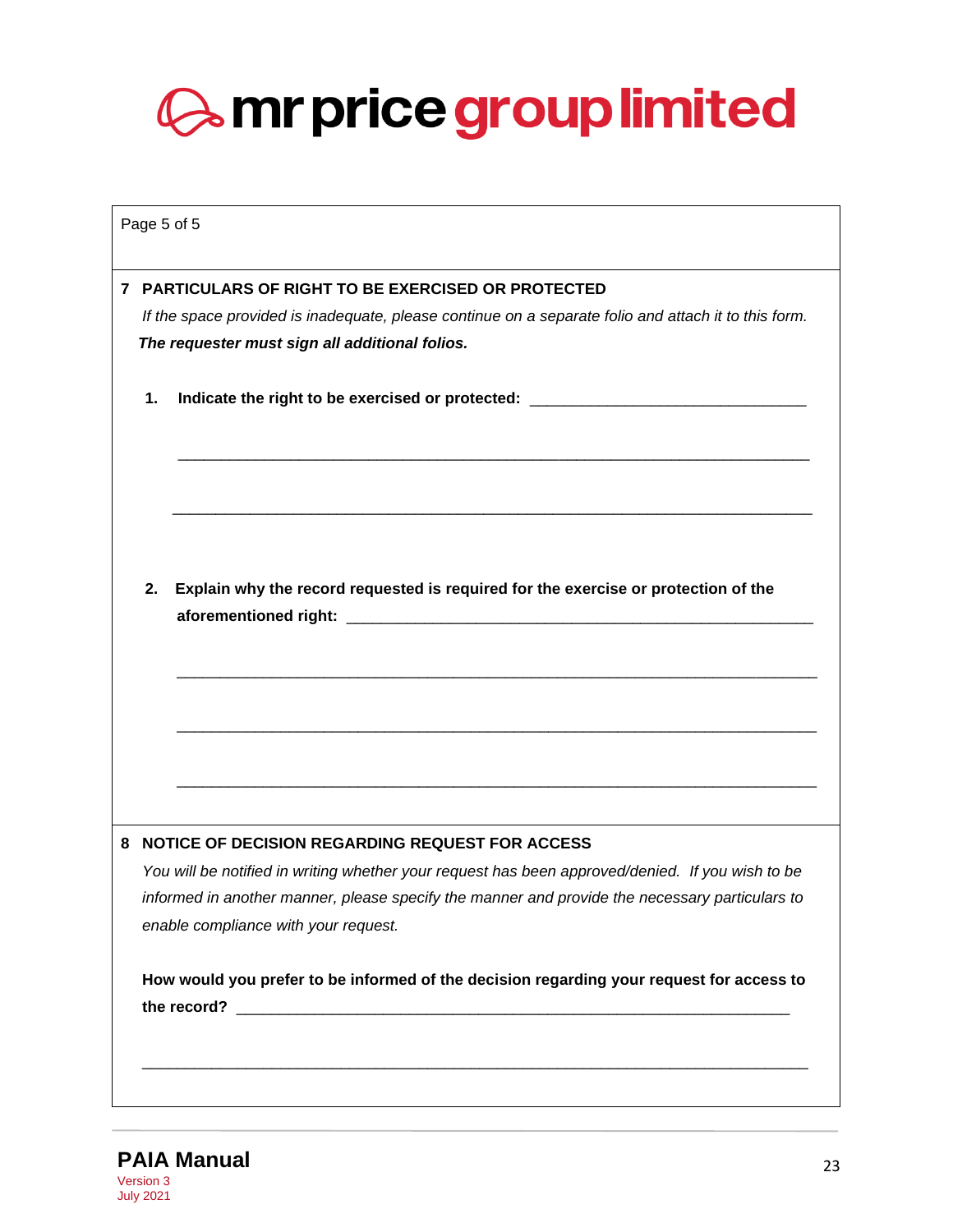<span id="page-23-0"></span>

| 9 | <b>AUTHORISED SIGNATURE</b>                                                      |                                                                                      |    |
|---|----------------------------------------------------------------------------------|--------------------------------------------------------------------------------------|----|
|   | Signed at__________________________________this_________day of__________________ |                                                                                      | 20 |
|   | SIGNATURE OF REQUESTER/<br>PERSON ON WHOSE BEHALF REQUEST IS MADE                |                                                                                      |    |
|   | YOU MUST:                                                                        | SEND WITH THIS APPLICATION:                                                          |    |
|   | 1. Complete all necessary spaces.                                                | 1. Proof of payment of R57.50 (incl VAT) (if not<br>personal requester) request fee. |    |
|   | 2. Sign the access request form.                                                 | 2. Any additional folios completed.                                                  |    |
|   | 3. Sign additional folios completed.                                             |                                                                                      |    |
|   |                                                                                  |                                                                                      |    |